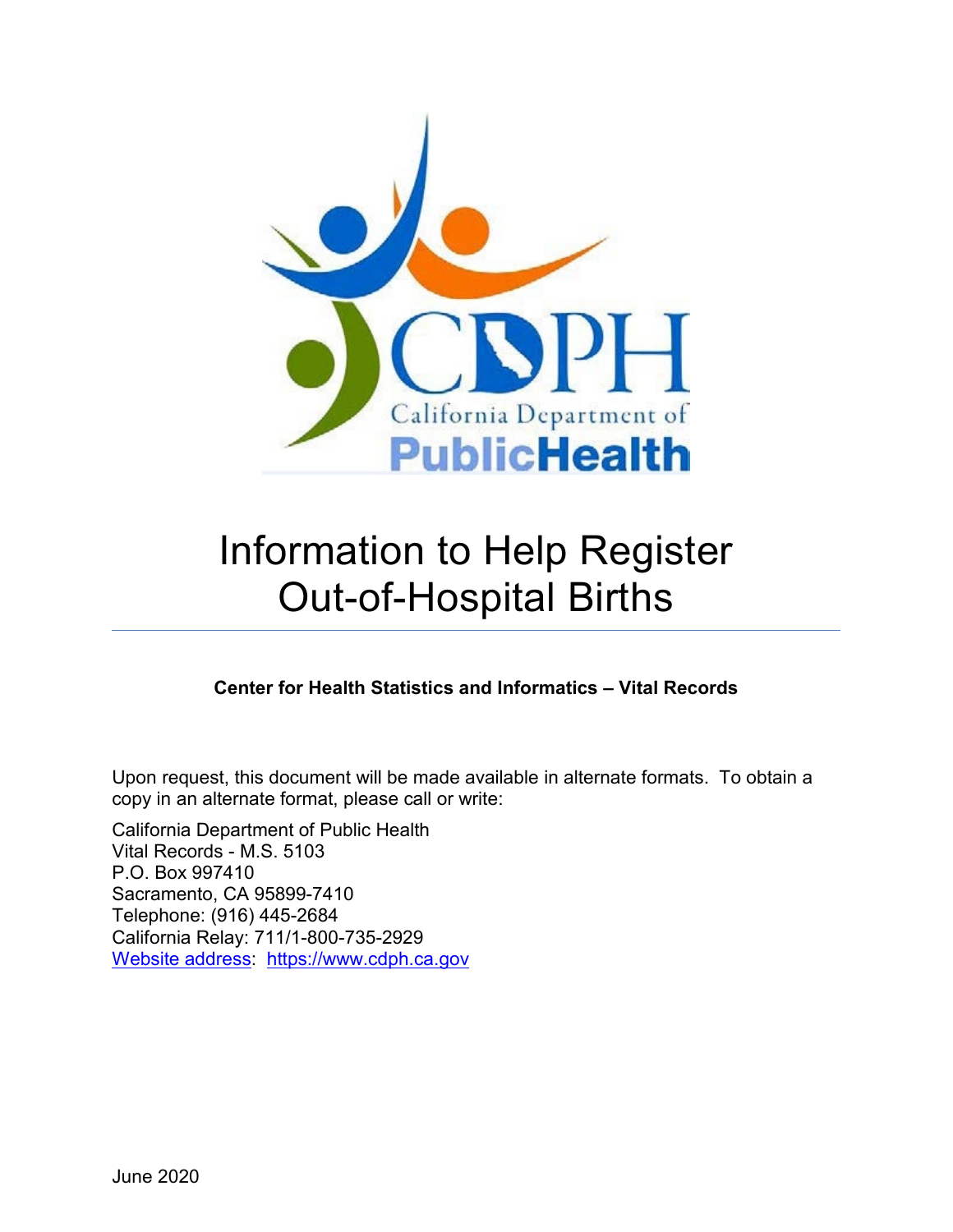## **Table of Contents**

<span id="page-1-0"></span>

| What You Need to Know about Your Child's Birth Certificate<br>Importance of Collecting Complete and Accurate Birth Certificate Information<br>Certificate of Live Birth Worksheet<br>Medical Data Supplemental Worksheet, VS 10A |  |
|----------------------------------------------------------------------------------------------------------------------------------------------------------------------------------------------------------------------------------|--|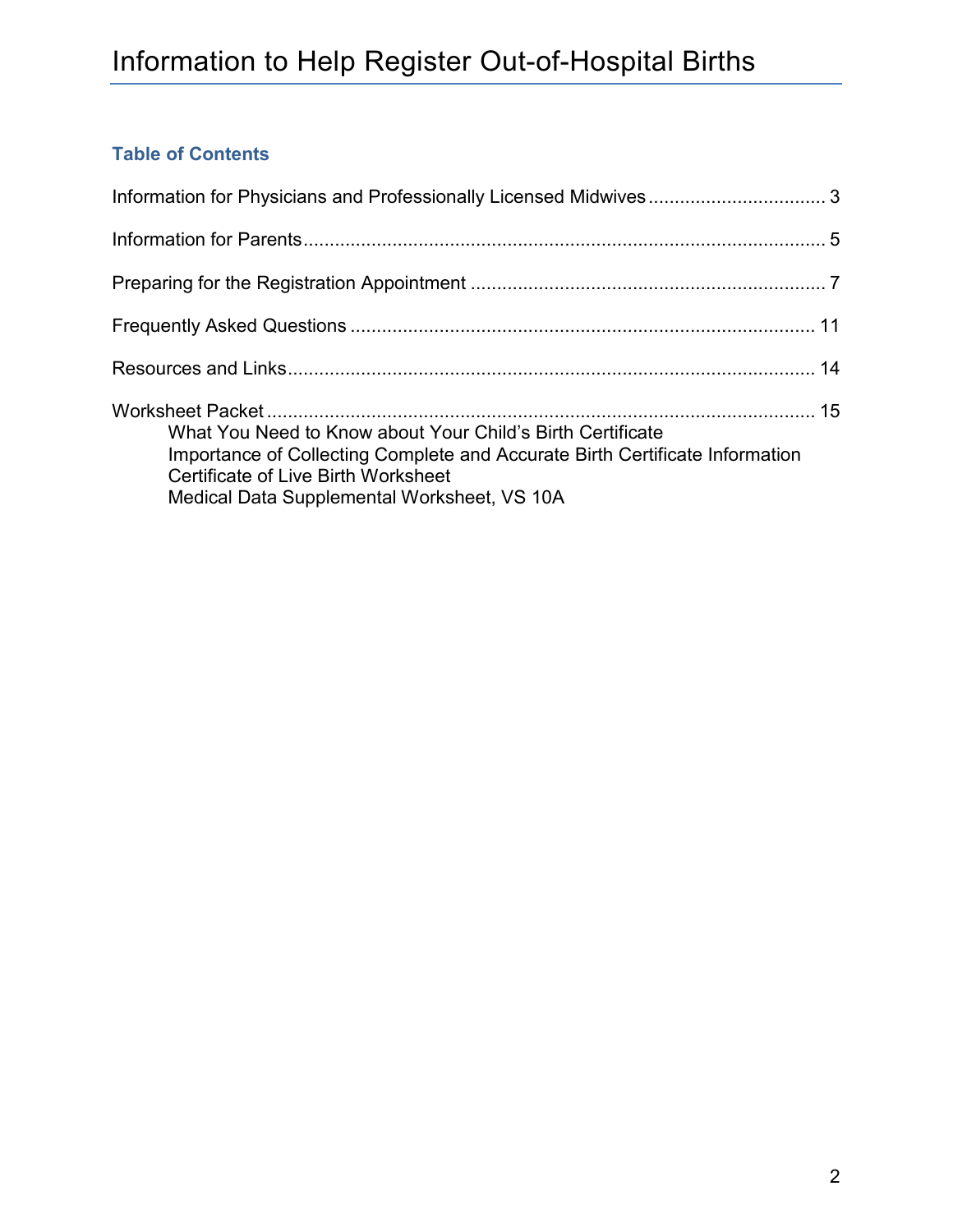## **Information for Physicians and Professionally Licensed Midwives**

Dear Physician or Professionally Licensed Midwife:

The California Department of Public Health-Vital Records (CDPH-VR) understands you recently attended the birth of a child outside of a hospital or state-licensed alternative birth center. Health and Safety Code Section (HSC) 102415 requires that you register the birth of this child with the local registrar within ten days of the birth.

- 1. Please review this pamphlet and complete the enclosed worksheet documents. Share the worksheet with the parent(s) of the child so they can help gather the required information.
- 2. Contact the local registrar for information on their registration process. Many registrars require appointments. A list of the local registrars and their contact information is available at the following link:

Directory of County Vital Records Offices [\(https://www.cdph.ca.gov/Programs/CHSI/Pages/County-Registrars-and-](https://www.cdph.ca.gov/Programs/CHSI/Pages/County-Registrars-and-Recorders.aspx)[Recorders.aspx\)](https://www.cdph.ca.gov/Programs/CHSI/Pages/County-Registrars-and-Recorders.aspx)

- 3. Bring the worksheet documents to the local registrar's office so they can prepare the birth certificate and generate the birth certification page. You will sign the birth certification page as the attendant. You will be required to present valid government-issued photo identification and your current professional license number to the local registrar for verification. If you are not currently licensed as a physician, certified nurse midwife, or licensed midwife, you cannot register the birth. Births attended by unlicensed individuals must be registered by the parents.
- 4. Please advise the parents that they need to visit the local registrar if they will sign the birth certificate as an informant. Parents will be required to present valid government-issued photo identification to the local registrar for verification. Although CDPH-VR suggests that the parents sign the certificate at the time of the appointment, the local registrar can make a separate appointment for the parents.
- 5. Please advise the child's parents that if they are not married to each other or in a State-Registered Domestic Partnership with each other, the non-birthing parent shall not be listed on the birth certificate unless the parents sign a Voluntary Declaration of Parentage before the birth certificate is registered. Local registrar staff are authorized witnesses for the Voluntary Declaration of Parentage. The birth certificate may be amended to add another parent's name at a later date only if parentage for the child has been established by a judgment of a court or by the filing of a voluntary declaration of parentage (HSC 102425). For information on the Parentage Opportunity Program, contact (916) 464-1982 or [askpop@dcss.ca.gov,](mailto:askpop@dcss.ca.gov) or visit [https://childsupport.ca.gov/establishing-legal](https://childsupport.ca.gov/establishing-legal-parentage/)[parentage/.](https://childsupport.ca.gov/establishing-legal-parentage/)

The birth will not be registered until all signatures are in place. By law, the birth certificate must be registered within ten days of the birth (HSC 102400). Thank you for your help in registering the birth of this child.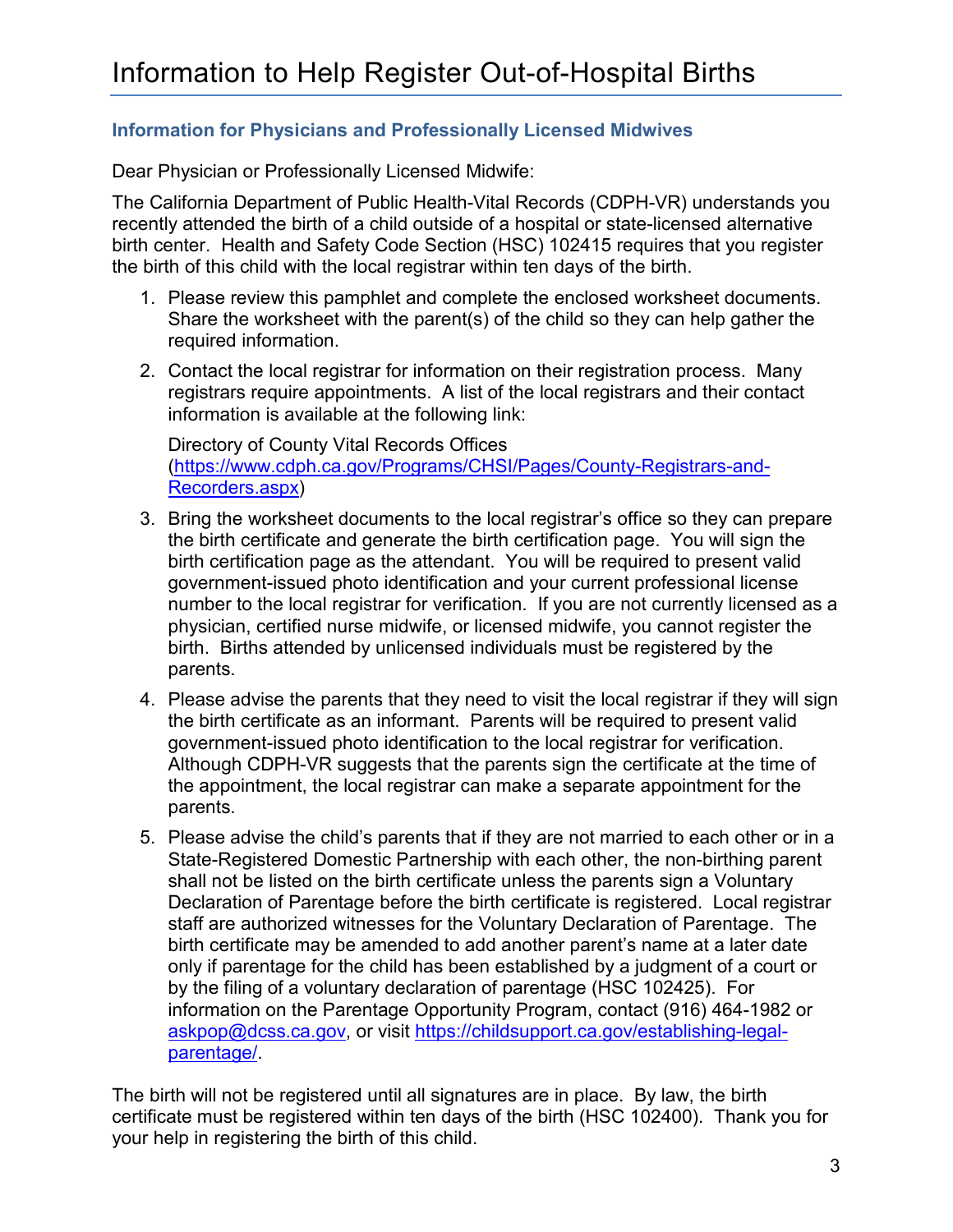## **Information for Parents**

## Dear Parents:

Congratulations on the birth of your new baby!

California Department of Public Health-Vital Records (CDPH-VR) wants you to have information on registering your baby's birth so you can obtain their birth certificate. CDPH-VR is providing this information because you did not give birth in a hospital or licensed birth center, where staff would have prepared the birth record and submitted it to the local registrar.

- 1. Determine who is responsible for registering your child's birth:
	- a. If a physician or professionally licensed midwife attended the birth of your child, they are responsible for registering the birth with the local registrar within ten days of birth. Please review this pamphlet and work with your birth attendant to complete the enclosed worksheet documents. Parents need to visit the local registrar if they will sign the birth certificate as an informant. Parents will be required to present valid government-issued photo identification to the local registrar for verification.
	- b. If your child's birth was not attended by a physician or professionally licensed midwife, you are responsible for registering the birth with the local registrar within ten days of birth. Births attended by unlicensed individuals must be registered by the parents. Please review this pamphlet, complete the enclosed worksheet documents to ensure your child's birth certificate is completed correctly, and contact the local registrar for information on their registration process. Many registrars require appointments. A list of the local registrars and their contact information is available at the following link:

Directory of County Vital Records Offices [\(https://www.cdph.ca.gov/Programs/CHSI/Pages/County-Registrars-and-](https://www.cdph.ca.gov/Programs/CHSI/Pages/County-Registrars-and-Recorders.aspx)[Recorders.aspx\)](https://www.cdph.ca.gov/Programs/CHSI/Pages/County-Registrars-and-Recorders.aspx)

2. If a child's parents are not married to each other or in a State-Registered Domestic Partnership with each other, the non-birthing parent shall not be listed on the birth certificate unless the parents sign a Voluntary Declaration of Parentage before the birth certificate is registered. Local registrar staff are authorized witnesses for the Voluntary Declaration of Parentage. The birth certificate may be amended to add another parent's name at a later date only if parentage for the child has been established by a judgment of a court or by the filing of a voluntary declaration of parentage (HSC 102425). For information on the Parentage Opportunity Program, contact (916) 464-1982 or [askpop@dcss.ca.gov,](mailto:askpop@dcss.ca.gov) or visit [https://childsupport.ca.gov/establishing-legal](https://childsupport.ca.gov/establishing-legal-parentage/)[parentage/.](https://childsupport.ca.gov/establishing-legal-parentage/)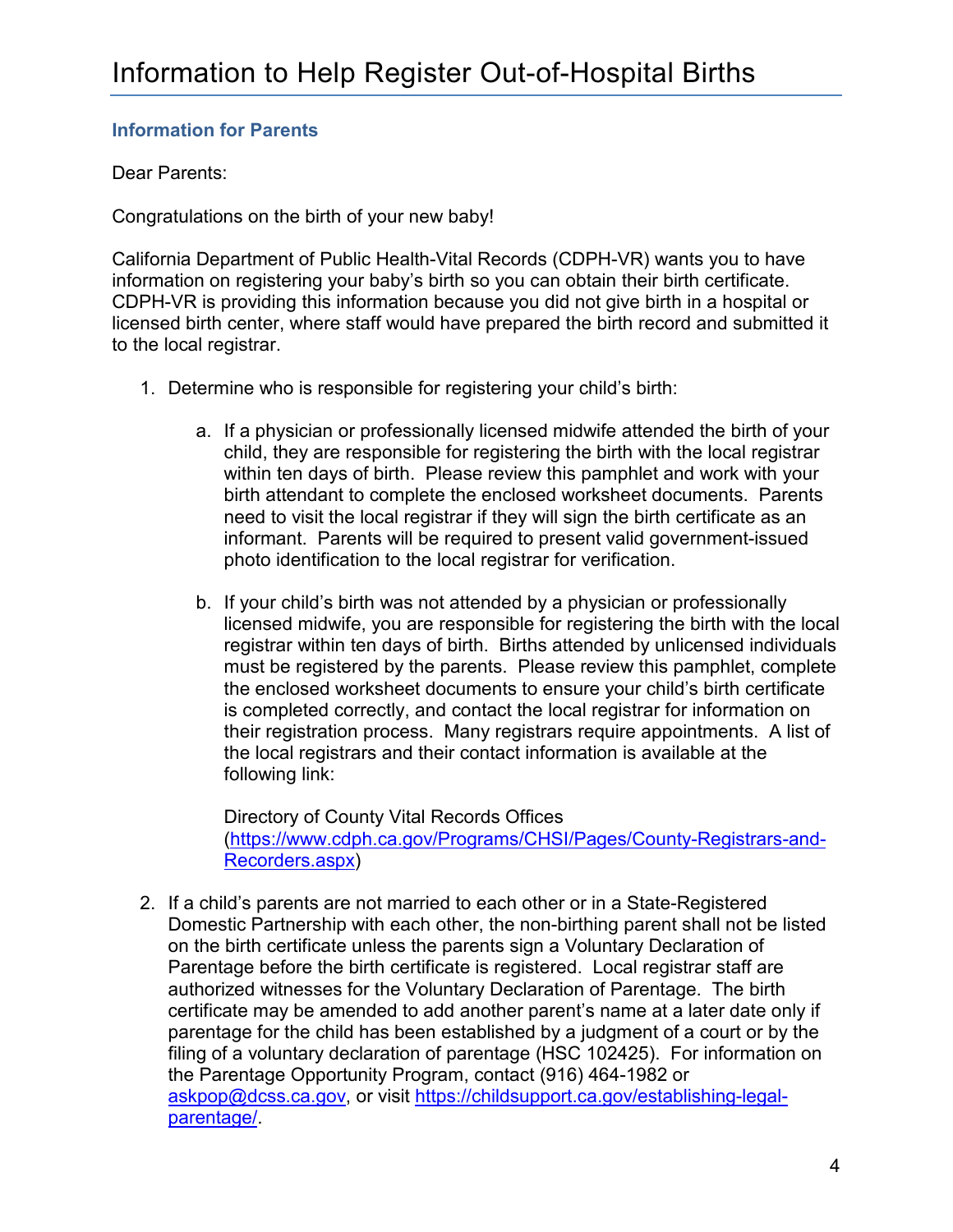## **Preparing for the Registration Appointment**

Each local registrar has their own process and policies for registering out-of-hospital births. The information and evidence requirements below are suggestions provided to local registrars, parents, and attendants to out-of-hospital births. Please contact the local registrar in the jurisdiction of birth for information on their registration process. A list of local registrars and their contact information are available at the following link:

Directory of County Vital Records Offices [\(https://www.cdph.ca.gov/Programs/CHSI/Pages/County-Registrars-and-](https://www.cdph.ca.gov/Programs/CHSI/Pages/County-Registrars-and-Recorders.aspx)[Recorders.aspx\)](https://www.cdph.ca.gov/Programs/CHSI/Pages/County-Registrars-and-Recorders.aspx)

Complete the worksheet accurately with the facts of birth before the appointment with the local registrar. The information on the worksheet will be used to prepare the baby's birth certificate. HSC 102425 requires that all items be completed or accounted for, including the public health data portion of the worksheet.

If the birth was attended by a physician or professionally licensed midwife, they must complete form VS 10A, which provides supplemental medical information.

## **Evidence of Live Birth in California**

If a physician or professionally licensed midwife attended the birth, they must register the birth, and the parents only need to provide proof to substantiate the identity of the parent(s). If the birth was not attended by a physician or professionally licensed midwife, the parents need to provide proof to substantiate all five facts.

Please bring to your appointment evidence to substantiate these five facts:

- 1. Identity of the parent(s)
- 2. Pregnancy of the person giving birth
- 3. Baby was born alive
- 4. Birth occurred in California
- 5. Identity of the witness (if applicable)

## **Fact 1: Identity of the Parents**

A valid picture identification card issued to the parents by a government agency can be provided to prove identity. Following are some recommended documents that can be used (only the original or a certified copy is acceptable):

- A driver's license or identification card issued by a United States (U.S.) Department of Motor Vehicles Office.
- U.S. passport.
- U.S. military identification card.
- Permanent Resident Card (Green Card).
- Other valid picture identification card issued by a foreign government. (If the parents gave birth in California but are not here legally, they may be able to obtain identification verification from their consulate.)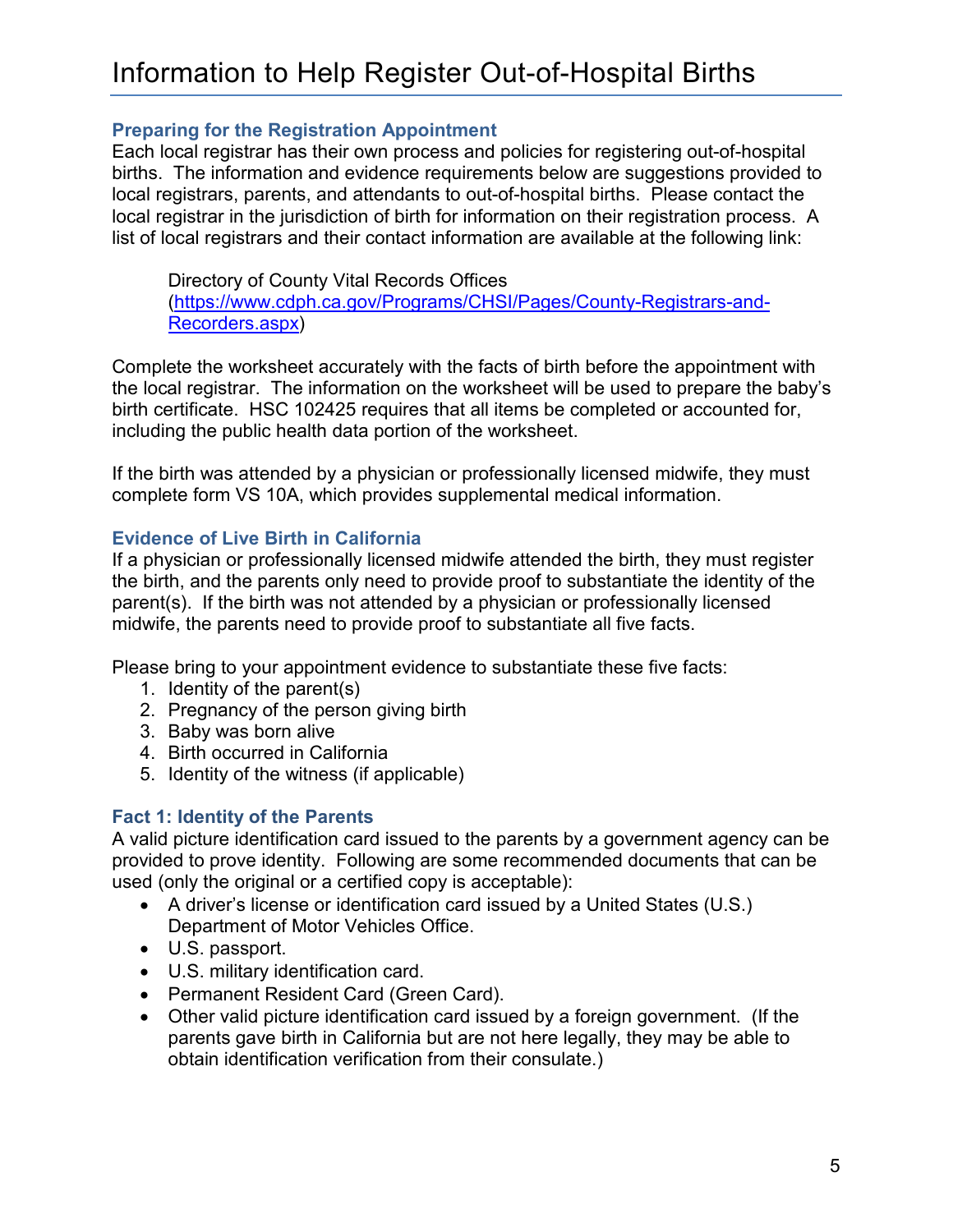## **Fact 2: Pregnancy of the Person Giving Birth**

To substantiate the pregnancy of the person giving birth, the parents may provide a pregnancy test verification form or a letter that meets all of the following conditions:

- From a physician, professionally licensed midwife, or clinic.
- Written on the doctor, midwife, or clinic official letterhead (not on a prescription pad).
- Signed (not stamped) by the doctor, midwife, or clinic representative or nurse.
- Contains the current issued professional license number of the physician or midwife who signed the letter.

The pregnancy test verification form or letter must include all of the following information:

- The name of person giving birth.
- The date when the person giving birth was first seen by the doctor or midwife (this date may be after the date of birth).
- The results of the person giving birth's prenatal or postpartum exams or pregnancy tests.
- The date of the person giving birth's last menstrual period.
- The date the baby was born, or was expected to be born (due date).

## **Fact 3: Baby was Born Alive**

The parent must provide proof that the child was born alive if there was no physician or professionally licensed midwife that attended the birth. Suggested methods of proving live birth include, but are not limited to:

- 1. Bringing the baby to the interview.
- 2. Affidavit from a physician, nurse, nurse practitioner, or physician assistant who has provided care to the baby after the birth (license number and signature must be on the hospital or clinic letterhead).
- 3. A FaceTime video in real time with the child who is at home in the presence of the local registrar staff.
- 4. A verified video chat (with a valid date within one year of the date of birth) where the baby is present.
- 5. A statement from a clergy who baptized the child.

If the evidence provided is suspected to be fraudulent, the local registrar staff can decide on a case by case basis if more information is necessary to make the birth certificate complete before acceptance for registration.

## **Fact 4: Birth Occurred in California**

The local registrar needs information showing that the person giving birth was in California on the date that the birth occurred. Documentation to confirm the person giving birth's presence in California on the date the birth occurred may include any of the following:

• If the birth occurred at the person giving birth's residence, provide an electric power, natural gas, or water bill for the period when the birth occurred. The copy of the bill (or statement from the company) must include the name of the utility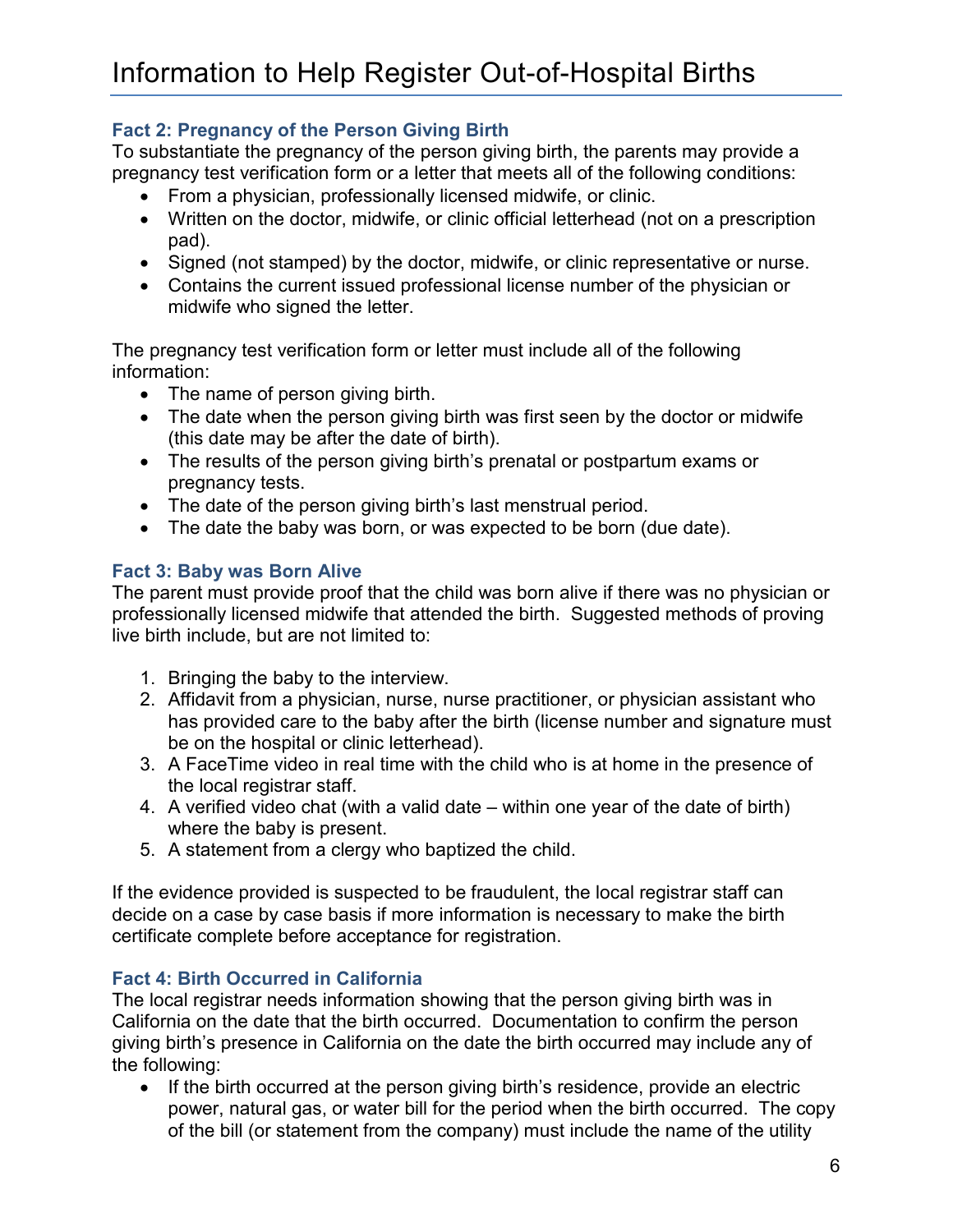company, the address of the residence where the birth occurred, and the name of either parent who is listed on the birth certificate.

- An affidavit from someone who was with the person giving birth at the time of the baby's birth. The affidavit must contain the address of the person with the person giving birth, and the location of the birth.
- A current rent receipt or other similar document that shows the name of either parent and current address.
- A statement from a state or local government agency that requires proof of residency in California that the person giving birth was receiving services on the date of the baby's birth (e.g., WIC or Medi-Cal)

## **Fact 5: Identity of the Witness (if applicable)**

It is not mandatory for the witness to accompany the parents to the appointment if there was no physician or certified nurse midwife/licensed midwife that attended the birth. However, if the parents are using a witness to prove any of the other facts, then the witness needs to accompany the parents to the appointment to prove their identity. A witness may include any of the following:

- Spouse or other family member
- Friend
- Paramedic or fire department staff

If a paramedic or fire department staff was present at the birth, you can obtain a copy of the official report stating the treatment or service they provided (there may be a fee for the report). The staff does not have to be present at the appointment, nor do you have to bring a copy of their identification.

If the paramedic arrived after the baby's birth, bring a copy of the 911 call or an official report of the contents of the 911 call, along with a copy of the paramedic's report.

- If the paramedic cut the umbilical cord, or was present when the umbilical cord was cut, the report should so state.
- If the paramedic delivered the placenta, the report should so state.

**Valid ID for Witness:** A valid picture identification card issued to the witness by a government agency must be provided to prove identity. Following are some recommended documents that can be used (only the original or a certified copy is acceptable):

- A driver's license or identification card issued by a United States (U.S.) Department of Motor Vehicles Office.
- U.S. passport.
- U.S. military identification card.
- Permanent Resident Card (Green Card).
- Other valid picture identification card issued by a foreign government. (If the witness is not in California legally, they may be able to get identification verification from their consulate.)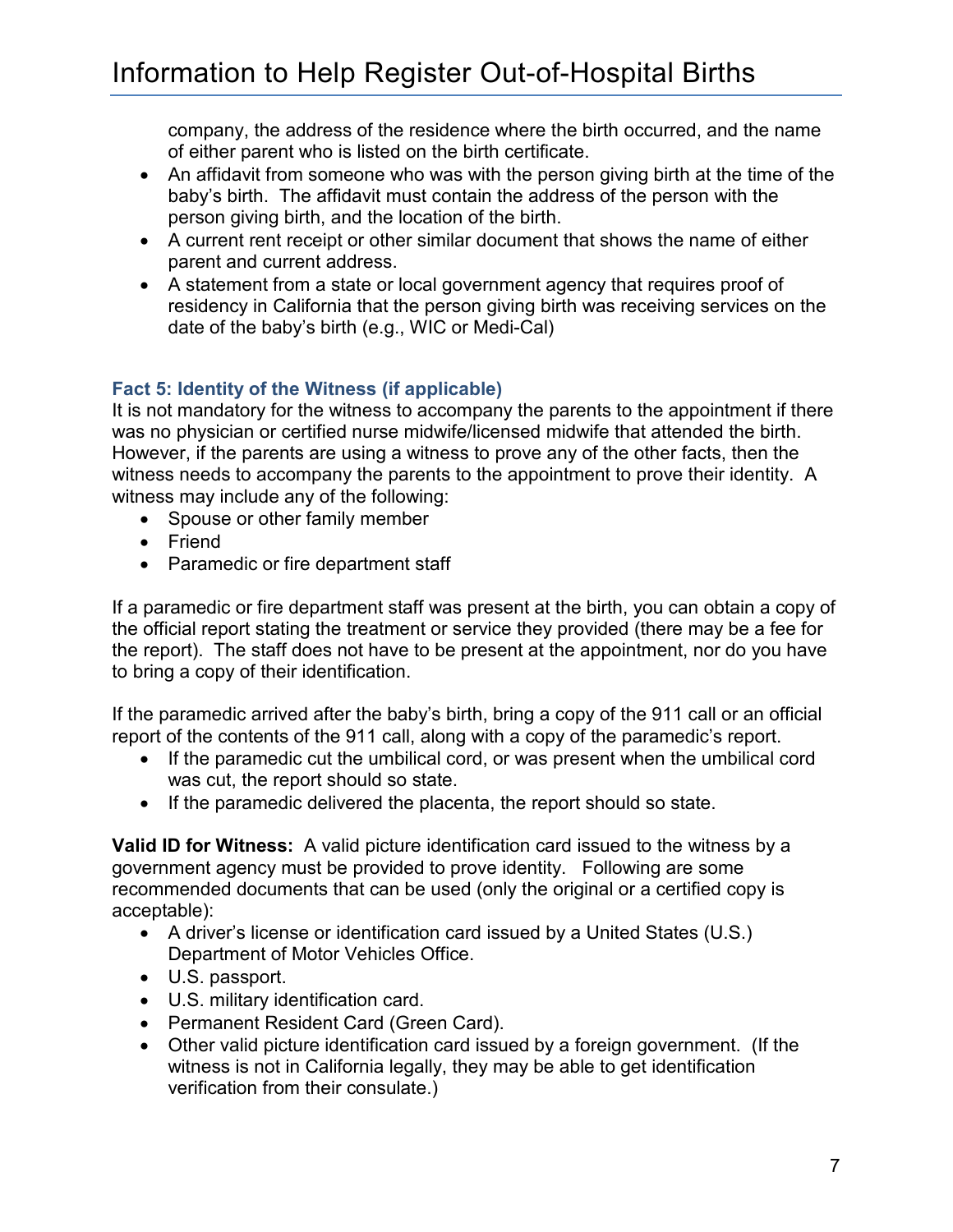## **Verification**

The local registrar may verify the accuracy of all information provided to register an outof-hospital birth.

## **Local Registrar's Duty to Register**

There is no legal authority for the local registrar to refuse to register the birth certificate. However, the local registrar is allowed to request additional information until they are satisfied the record is suitable for registration. HSC 102305 states, "The local registrar of births and deaths shall carefully examine each certificate before acceptance for registration and, if any are not completed in a manner consistent with the policies established by the State Registrar, he or she shall require further information to be furnished as may be necessary to make the record consistent with those policies before acceptance for registration."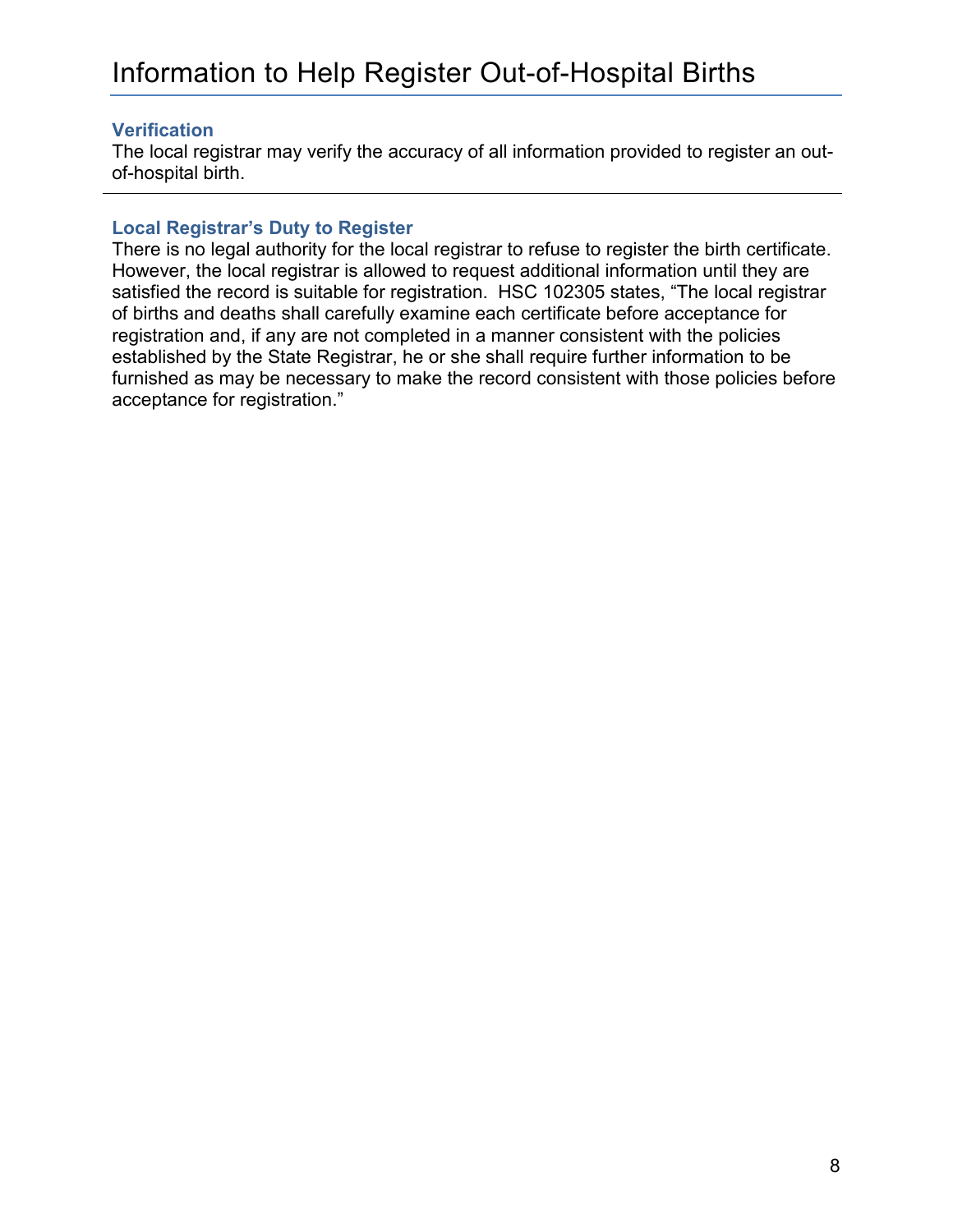## **Frequently Asked Questions**

## **Who is required to register out-of-hospital births?**

When a baby is born outside a hospital, the physician or certified nurse midwife/licensed midwife who attended the birth is responsible for registering the birth with the local registrar in the county where the birth occurred (HSC 102415). If the out-of-hospital birth was not attended by a physician or professionally licensed midwife, either one of the parents is responsible for registering the birth

## **When must out-of-hospital births be registered?**

By law, births must be registered with the local registrar within ten days of the birth (HSC 102400). There is no fee to register the birth with the local registrar within the first year.

Any birth registered on or after the child's first birthday must be processed by CDPH-VR as a Delayed Registration of Birth. If the requirements cannot be met for a Delayed Registration of Birth, another option is to apply to the local Superior Court for a Court Order Delayed Registration of Birth. More information on these processes is available at the following link:

### Correcting or Amending Vital Records

[\(https://www.cdph.ca.gov/Programs/CHSI/Pages/Correcting-or-Amending-Vital-](https://www.cdph.ca.gov/Programs/CHSI/Pages/Correcting-or-Amending-Vital-Records.aspx)[Records.aspx\)](https://www.cdph.ca.gov/Programs/CHSI/Pages/Correcting-or-Amending-Vital-Records.aspx)

## **Why do births need to be registered?**

All births need to be registered to comply with state law. The birth must be registered before a certified copy of the birth certificate can be obtained. During a child's life, they will need a certified copy of their birth certificate to:

- Obtain a Social Security Number
- Apply for a Driver's License
- Enroll in School
- Travel or Obtain a Passport
- Register to Participate in Sports
- Apply for Various Benefits (Social Security, Military)

Birth certificates are also valuable to establish:

- Proof of Parentage
- Inheritance Rights
- Identity
- Citizenship

## **How can I make sure the birth certificate is completed correctly?**

Ensure that the worksheet documents are completed fully with accurate information, as this information is used to create the birth certificate. The local registrar will print a working copy of the birth certificate for you to review. Please review the entire working copy of the baby's birth certificate for accuracy before signing the Birth Certification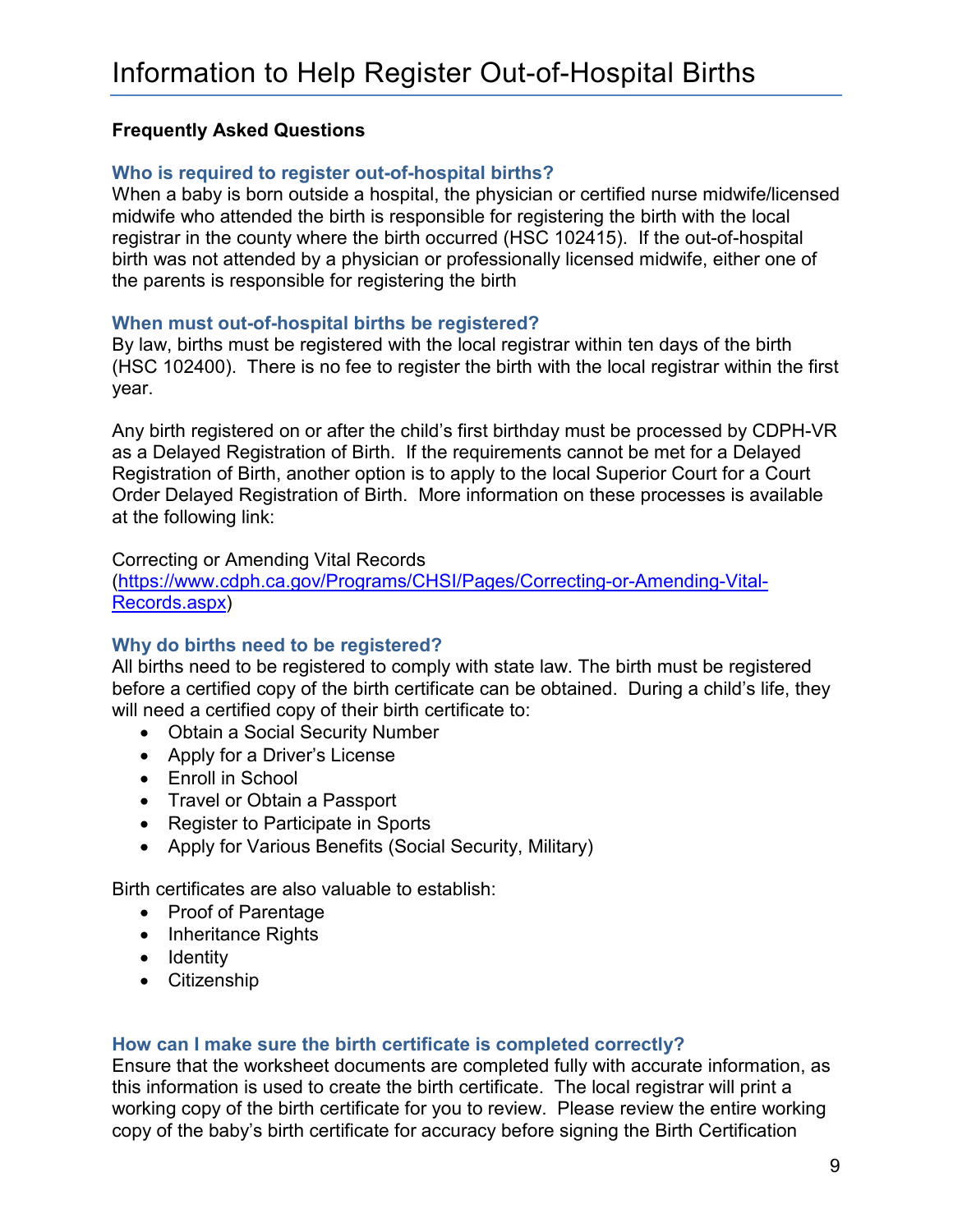Page. If there are any errors, inform the local registrar immediately. Once the record has been registered, any corrections, such as misspellings or omissions, must be made through CDPH-VR, the amendment may be a second page of the birth certificate, and a fee may be charged. The [processing time](https://www.cdph.ca.gov/Programs/CHSI/Pages/Vital-Records-Processing-Times.aspx) for amendments can be located on the CDPH-VR website: [\(https://www.cdph.ca.gov/Programs/CHSI/Pages/Vital-Records-](https://www.cdph.ca.gov/Programs/CHSI/Pages/Vital-Records-Processing-Times.aspx)[Processing-Times.aspx\)](https://www.cdph.ca.gov/Programs/CHSI/Pages/Vital-Records-Processing-Times.aspx).

## **Am I required to complete all information on the worksheet?**

All information is required by law, except for the following fields, which apply to both parents. Although not required, this information is very important for understanding pregnancy outcomes and developing needed programs.

- Race and Ethnicity
- Education
- Usual Occupation
- Usual Kind of Business or Industry
- Social Security Numbers

There are three fields on the worksheet marked, "Hospital or Attendant Use Only":

- Complications and Procedures of Pregnancy and Concurrent Illnesses
- Complications and Procedures of Labor and Delivery
- Abnormal Conditions and Clinical Procedures Related to the Newborn

These three fields are required for births attended by a physician or professionally licensed midwife attended births. This information is not required if the parents are registering the birth.

The information regarding Women, Infants & Children (WIC), average number of cigarettes/packs per day, birth parent prepregnancy and delivery weight, birth parent height, and APGAR score marked under "Medical and Health Data: Birth Parent and Newborn" will not be transcribed onto the actual birth certificate.

## **Who collects the information on the birth certificate?**

The birth certificate information is collected by the local health department who prepares the birth record and transmits it to the California Department of Public Health - Vital Records. State registered birth certificate information is then sent to the National Center for Health Statistics, Centers for Disease Control and Prevention.

## **How is the information on the birth certificate used?**

The information collected is used to record what happened during pregnancy, labor and delivery, and any issues the newborn experienced. The information will be used to understand and help prevent birth defects, preterm births, maternal deaths, and other labor, delivery and birth outcomes. Information collected also assists local and state public health leaders in making decisions that address programs needed in the community such as diabetes care, teen pregnancy, WIC, etc.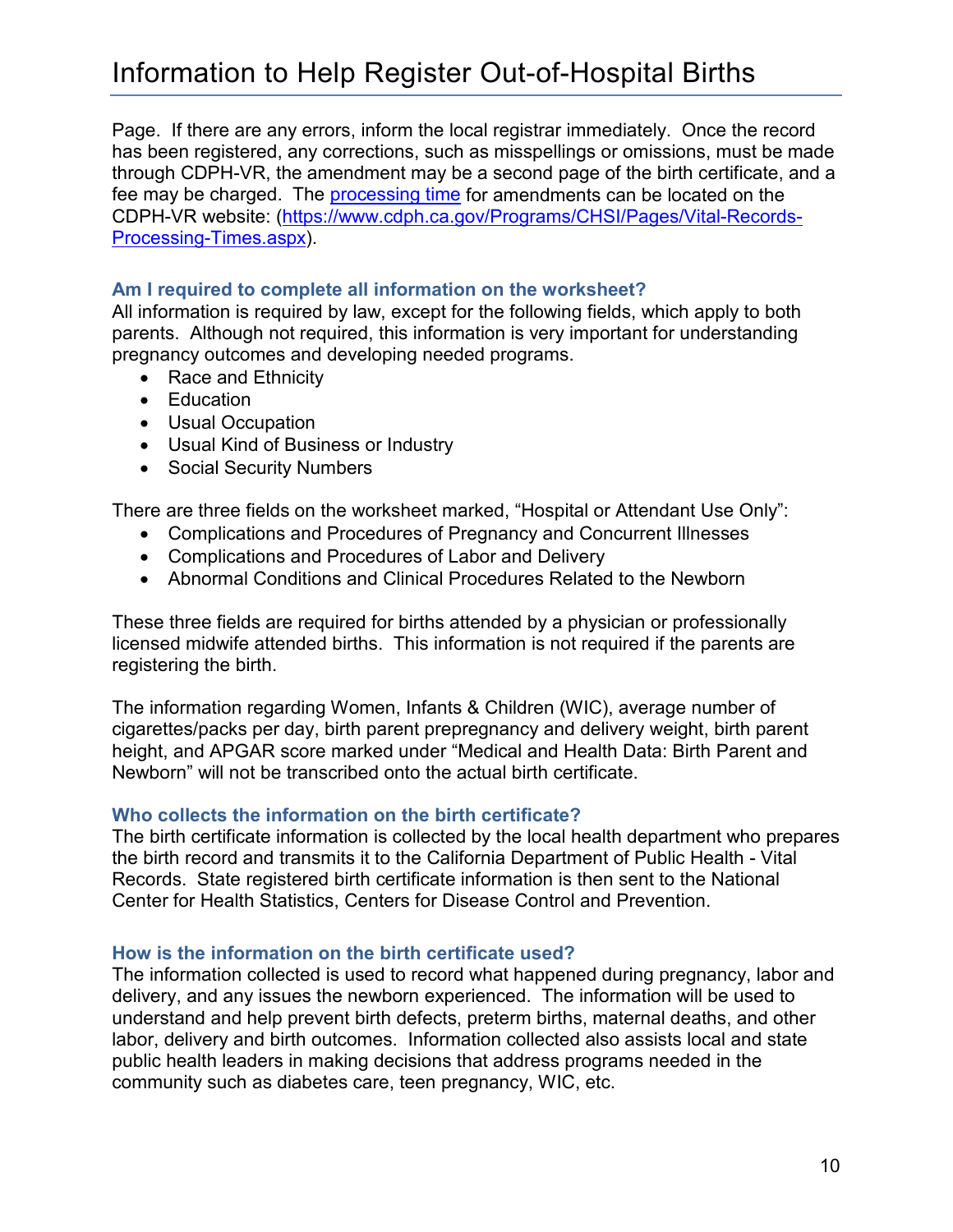## **How can I obtain a certified copy of the birth certificate?**

You will not automatically receive a copy of your baby's birth certificate. Once the birth is registered, you can purchase a certified copy of the birth certificate from the local registrar or County Recorder in the county where your child was born, or from CDPH-VR. The fees and processing times may vary between these offices.

## **How can I obtain a Social Security number for my child?**

The Social Security Administration guidance limits the Enumeration at Birth program to hospital births. You can request a Social Security number for your child by contacting the nearest Social Security office. There is never a charge for a Social Security number and card from the Social Security Administration. For more information about Social Security, contact your nearest Social Security Office or call (800) 772-1213 (toll-free). You can also visit [Social Security's website](https://www.socialsecurity.gov/) (https://www.socialsecurity.gov/).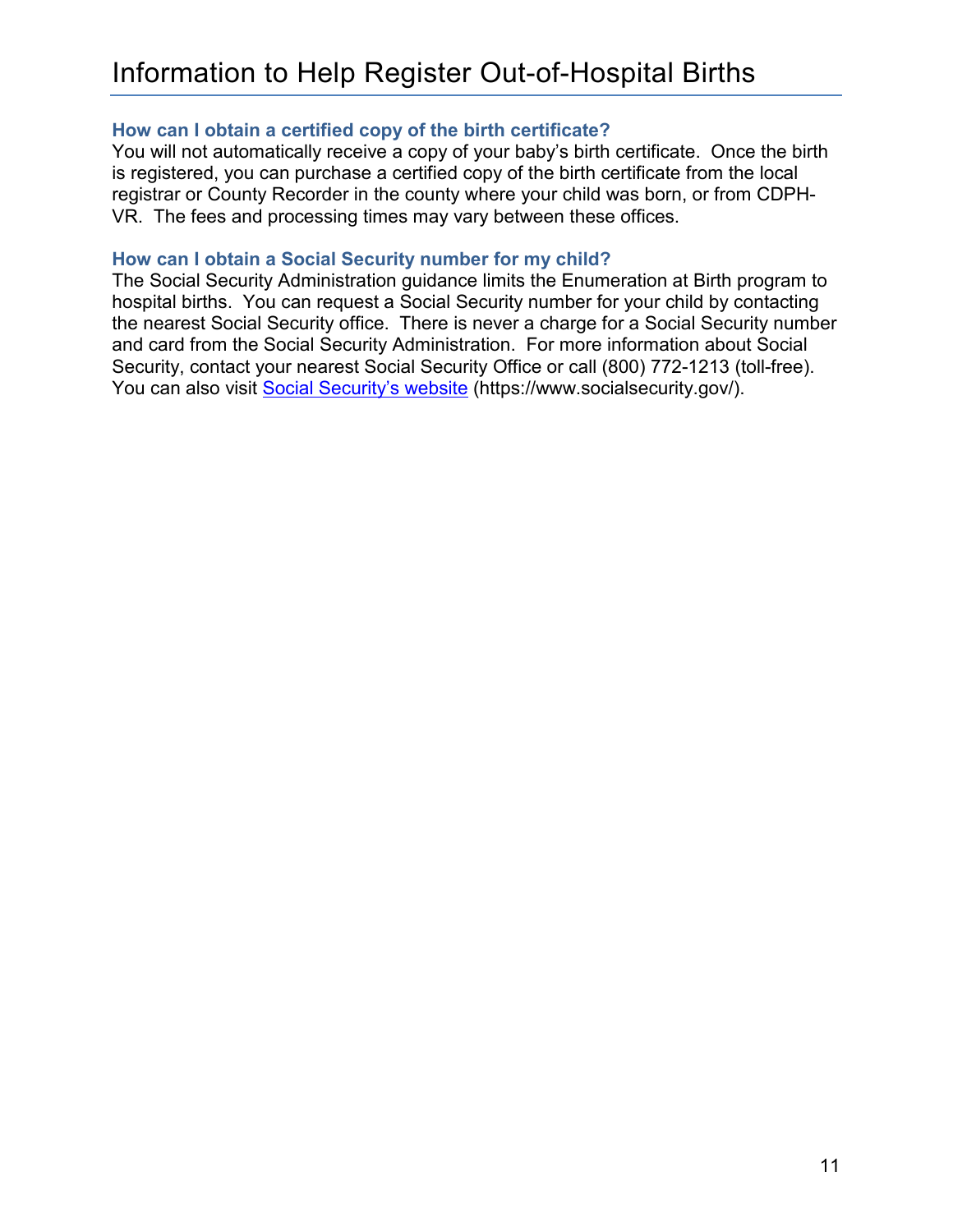## **Resources and Links**

[Directory of County Vital Records Offices](https://www.cdph.ca.gov/Programs/CHSI/Pages/County-Registrars-and-Recorders.aspx) including local registrars [\(https://www.cdph.ca.gov/Programs/CHSI/Pages/County-Registrars-and-](https://www.cdph.ca.gov/Programs/CHSI/Pages/County-Registrars-and-Recorders.aspx)[Recorders.aspx\)](https://www.cdph.ca.gov/Programs/CHSI/Pages/County-Registrars-and-Recorders.aspx)

Parentage Opportunity Program [\(https://childsupport.ca.gov/establishing-legal-parentage/\)](https://urldefense.proofpoint.com/v2/url?u=https-3A__childsupport.ca.gov_establishing-2Dlegal-2Dparentage_&d=DwMFAg&c=Lr0a7ed3egkbwePCNW4ROg&r=SUIoFwtU_EgNsa99_BFlIrxQzYATxEn4ZLvgG7bQAvU&m=JINjWr8ukj6M1op1busLSk973NbRCrx5lpOugwk77Mk&s=c_aQhdmy3KgijEK6nR5F7vMFruC6if0y2uYj5VRyO5g&e=)

**[Social Security Administration \(SSA\)](https://www.socialsecurity.gov/)** (https://www.socialsecurity.gov/)

[California Department of Public Health Home Page](https://www.cdph.ca.gov/)  (https://www.cdph.ca.gov/)

## Obtaining Certified [Copies of Birth Records](https://www.cdph.ca.gov/Programs/CHSI/Pages/Vital-Records-Obtaining-Certified-Copies-of-Birth--Death-Records.aspx)

(https://www.cdph.ca.gov/Programs/CHSI/Pages/Vital-Records-Obtaining-Certified-Copies-of-Birth--Death-Records.aspx)

**[Amendments](https://www.cdph.ca.gov/Programs/CHSI/Pages/Correcting-or-Amending-Vital-Records.aspx)** 

(https://www.cdph.ca.gov/Programs/CHSI/Pages/Correcting-or-Amending-Vital-Records.aspx)

[Processing Times](https://www.cdph.ca.gov/Programs/CHSI/Pages/Vital-Records-Processing-Times.aspx) (https://www.cdph.ca.gov/Programs/CHSI/Pages/Vital-Records-Processing-Times.asp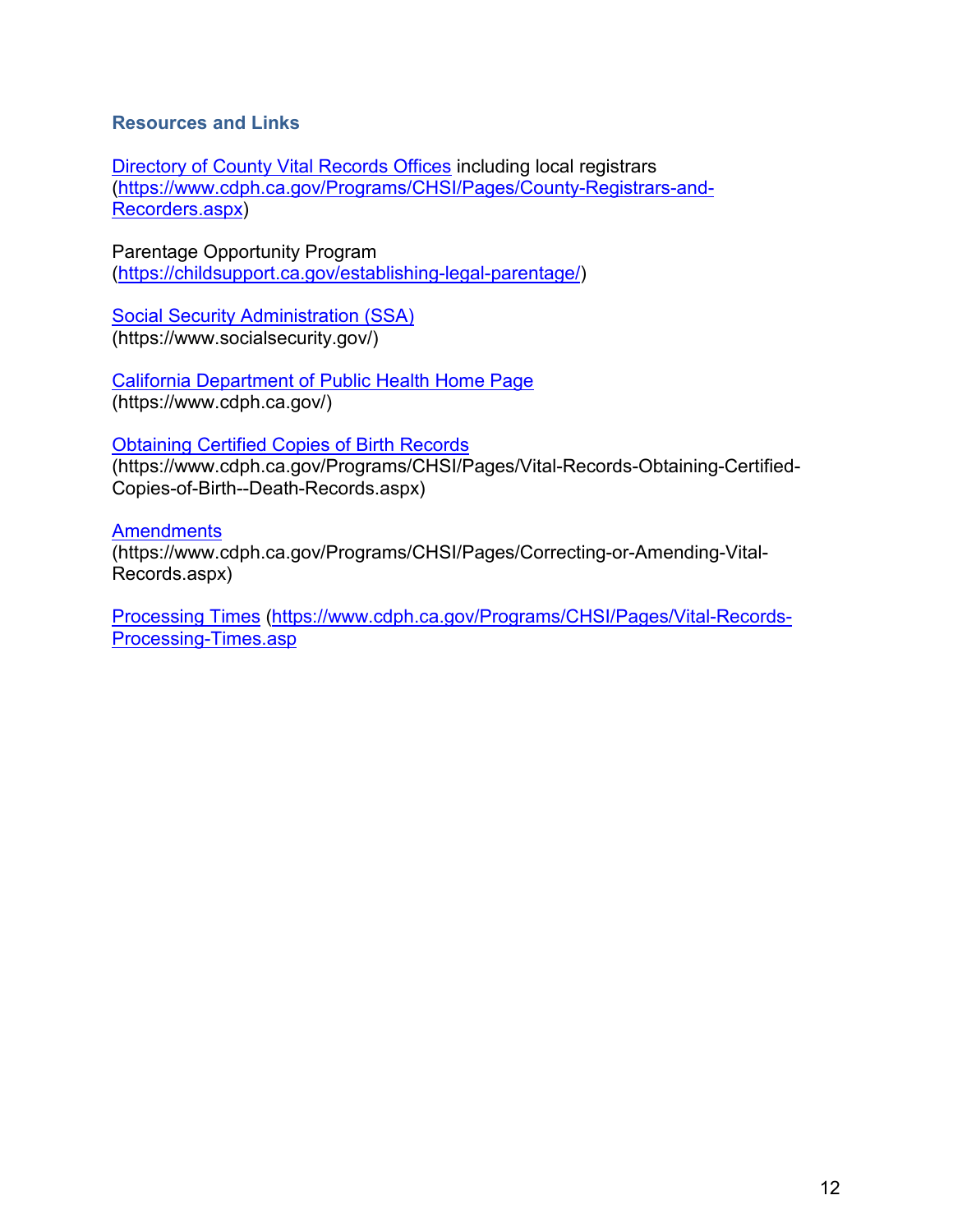## **What You Need to Know about Your Child's Birth Certificate**

## **Your child's birth certificate lasts forever. Please be certain the information on the certificate is accurate and complete** *before* **you sign it.**

- The birth certificate is a legal document.
- An amendment form is required to make corrections to the birth certificate.
- The birth certificate will become a two-page document if an amendment is requested after the original has been processed.
- Many changes on the birth certificate require the applicant to go to court for a court order, including reversing the order of last names (surnames).
- Parents may have problems receiving benefits, traveling on an airline, or obtaining a passport or Social Security number for their child if the birth certificate is not true and correct.
- It can take several weeks to apply an amendment. The processing time for amendments can be located on the California Department of Public Health-Vital Records website at [https://www.cdph.ca.gov/Programs/CHSI/Pages/Vital-Records.aspx.](https://www.cdph.ca.gov/Programs/CHSI/Pages/Vital-Records.aspx)

## **Common mistakes that require amendments or court orders:**

- Misspelled first, middle, or last names of child and/or parents
- Incorrect birth place or date of birth of parent(s)
- Reversed order of last names (surnames)
- Adding additional names to parent(s) or child later
- Incorrect sex of child
- Incorrect birth date

Errors on birth certificates **cannot** be corrected on the original certificate.

The **original** birth certificate **does not** change, but an amendment is attached to create a **two**-**page** document.

 $\checkmark$  Parents, please review the information on the birth certificate carefully before you sign it.

Your signature confirms that you have reviewed the information and that the facts are correct.

**Amendment forms may be obtained at the local health department or county recorder's office, or online at** <https://www.cdph.ca.gov/Programs/CHSI/Pages/Vital-Records.aspx>**.**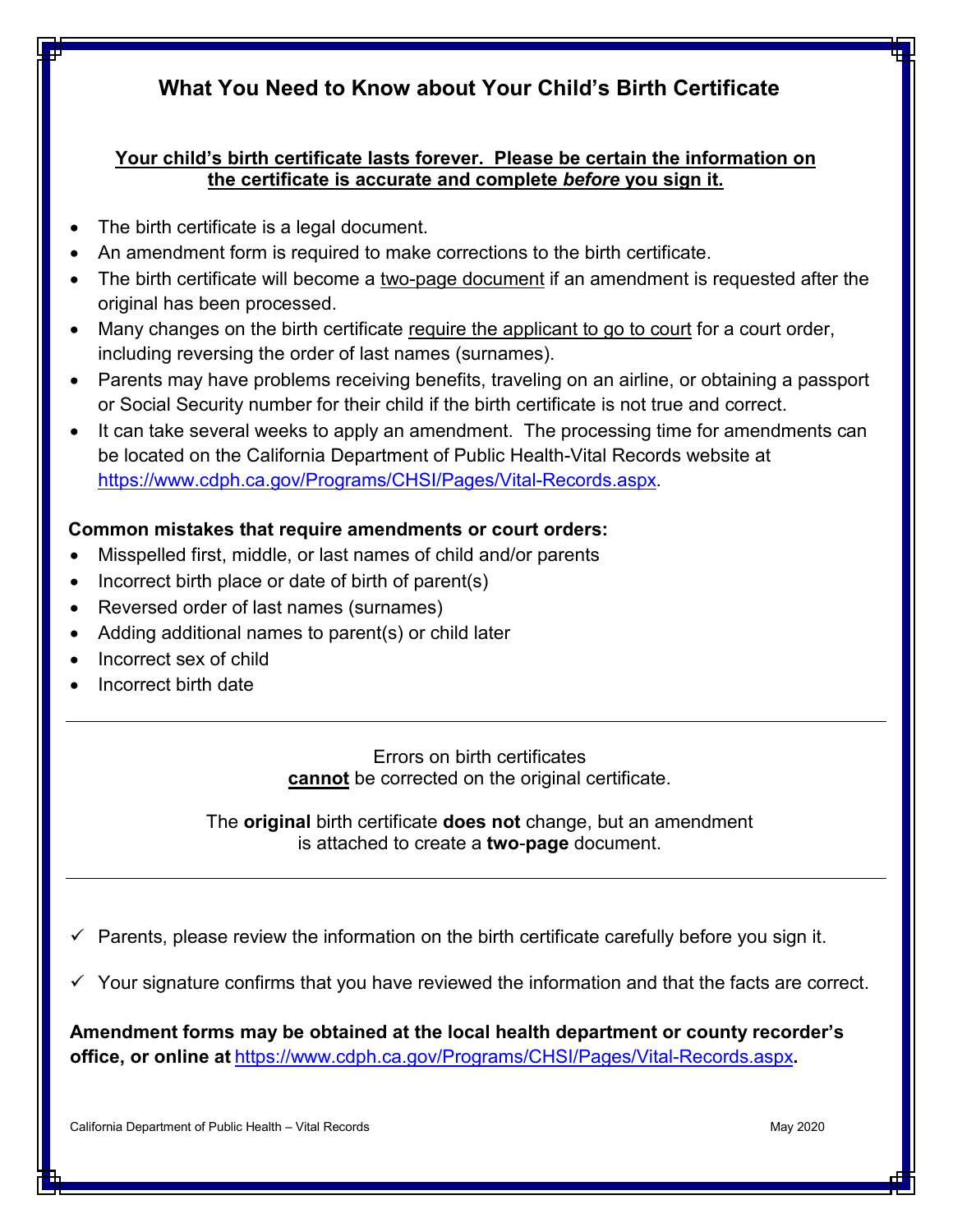

## **Importance of Collecting Complete and Accurate Birth Certificate Information**

| Why is the birth<br>certificate<br>information<br>collected?                          | The birth certificate information is collected based on California Health and<br>Safety Code (HSC) sections 102425 and 102426. This law lists all the<br>information required on the California birth certificate. This law also makes all<br>medical information confidential.                                                                                                                                                                                                                                                                                                                                                                                                                                                                                                                                     |
|---------------------------------------------------------------------------------------|---------------------------------------------------------------------------------------------------------------------------------------------------------------------------------------------------------------------------------------------------------------------------------------------------------------------------------------------------------------------------------------------------------------------------------------------------------------------------------------------------------------------------------------------------------------------------------------------------------------------------------------------------------------------------------------------------------------------------------------------------------------------------------------------------------------------|
| What is the birth<br>certificate<br>information used<br>for?                          | The information collected is used to record what happened during pregnancy,<br>labor and delivery, and any issues the newborn experienced. The information<br>will be used to understand and help prevent birth defects, preterm births,<br>maternal deaths, and other labor, delivery and birth outcomes. Information<br>collected also assists local and state public health leaders in making<br>decisions that address programs needed in the community such as diabetes<br>care, teen pregnancy, Women, Infants & Children (WIC), etc.                                                                                                                                                                                                                                                                         |
| What birth certificate<br>information is<br>confidential on the<br>birth certificate? | All medical information is considered confidential and is not released to the<br>public. This includes the parents' race, education, occupation, Social Security<br>number(s), and address. Access to the confidential portion of the birth<br>certificate is limited to the California Department of Public Health, California<br>Department of Health Care Services, California Department of Finance,<br>ScholarShare Investment Board, local health department, persons with a<br>valid scientific interest as determined by the State Registrar, Committee for<br>Protection of Human Subjects, parent who signed the certificate or parent<br>giving birth, the child named on the birth certificate, and the hospital<br>responsible for preparing and submitting the birth record. Reference HSC<br>102430. |
| What if the parent<br>does not want to<br>provide the<br>information?                 | All information is required by law with the exception of the parents' race,<br>occupation, education, and Social Security number(s). Although not required,<br>race, occupation, and education are very important for understanding<br>negative outcomes and developing needed programs.                                                                                                                                                                                                                                                                                                                                                                                                                                                                                                                            |
| Who collects the<br>birth certificate<br>information?                                 | The birth certificate information is collected by the birth clerk and it is sent to<br>the local health department who forwards it to the California Department of<br>Public Health - Vital Records. State registered birth certificate information is<br>then sent to the National Center for Health Statistics, Centers for Disease<br>Control and Prevention.                                                                                                                                                                                                                                                                                                                                                                                                                                                    |
| Who should I<br>contact if I still have<br>questions?                                 | Please contact the California Department of Public Health - Vital Records at<br>$(916)$ 445-2684.                                                                                                                                                                                                                                                                                                                                                                                                                                                                                                                                                                                                                                                                                                                   |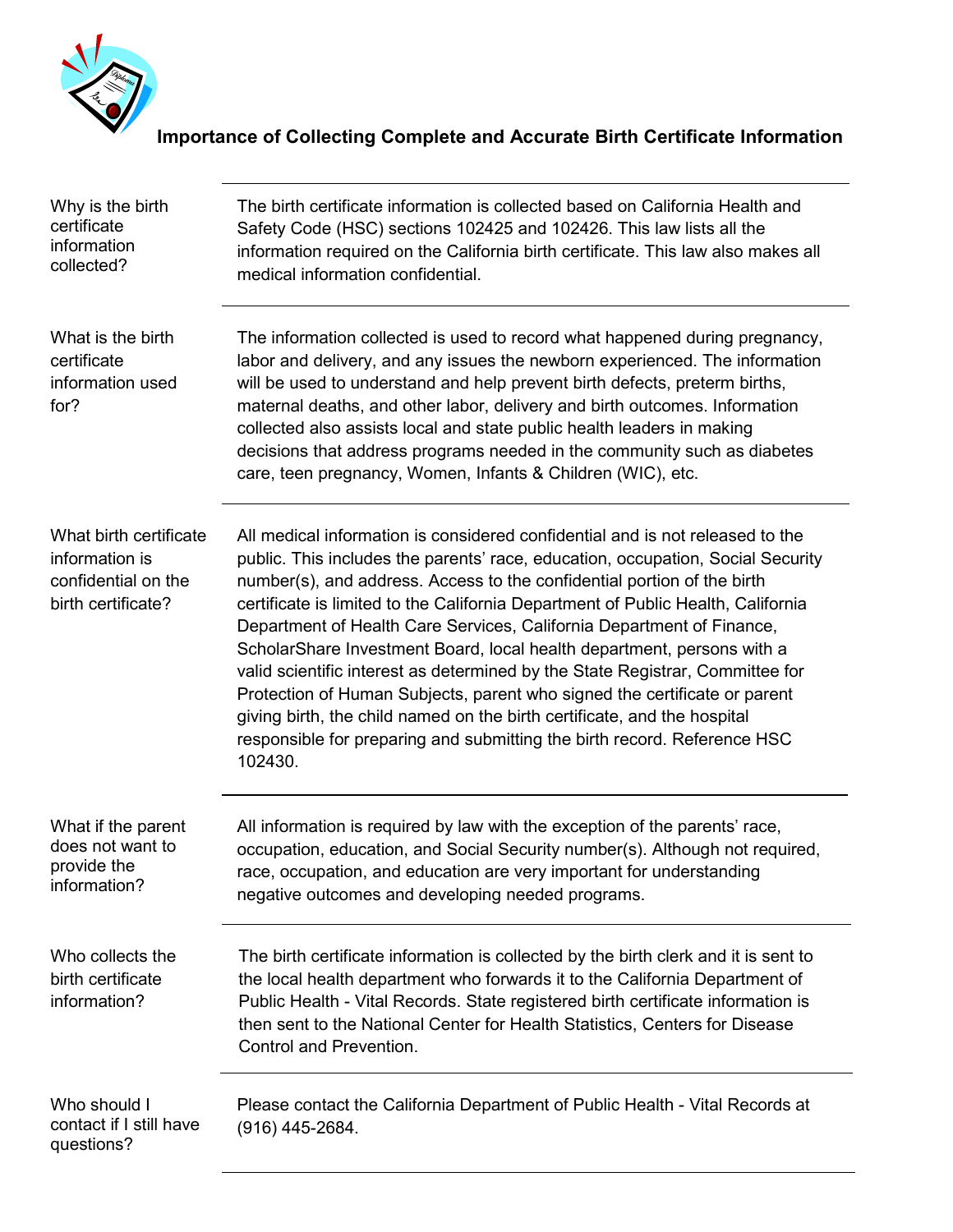### **FOR HOSPITAL OR ATTENDANT USE ONLY:**

| <b>Certificate of Live Birth Worksheet</b>                                                                                                                                                                                                                                      |                                                                                                                                                                                                                                                                                                                                                                                                                                         |  |
|---------------------------------------------------------------------------------------------------------------------------------------------------------------------------------------------------------------------------------------------------------------------------------|-----------------------------------------------------------------------------------------------------------------------------------------------------------------------------------------------------------------------------------------------------------------------------------------------------------------------------------------------------------------------------------------------------------------------------------------|--|
| Please complete this information to prepare your child's birth certificate.                                                                                                                                                                                                     |                                                                                                                                                                                                                                                                                                                                                                                                                                         |  |
|                                                                                                                                                                                                                                                                                 |                                                                                                                                                                                                                                                                                                                                                                                                                                         |  |
| Name of Child:                                                                                                                                                                                                                                                                  |                                                                                                                                                                                                                                                                                                                                                                                                                                         |  |
|                                                                                                                                                                                                                                                                                 | <b>1A.</b> First Name: <u>Conserversion of the conserversion of the conserversion of the conserversion of the conserversion of the conserversion of the conserversion of the conserversion of the conserversion of the conserversion </u>                                                                                                                                                                                               |  |
|                                                                                                                                                                                                                                                                                 | <b>1B.</b> Middle Name: <u>Communication of the Communication of the Communication of the Communication of the Communication of the Communication of the Communication of the Communication of the Communication of the Communication</u>                                                                                                                                                                                               |  |
|                                                                                                                                                                                                                                                                                 |                                                                                                                                                                                                                                                                                                                                                                                                                                         |  |
|                                                                                                                                                                                                                                                                                 |                                                                                                                                                                                                                                                                                                                                                                                                                                         |  |
| <b>2.</b> Sex: $\Box$ Male $\Box$ Female $\Box$ Nonbinary $\Box$ Unknown/Undetermined                                                                                                                                                                                           |                                                                                                                                                                                                                                                                                                                                                                                                                                         |  |
| 3A. Plurality:<br>$\Box$ Twin $\Box$ Triplet $\Box$ Quadruplet<br>$\Box$ Single<br>$\Box$ Quintuplet $\Box$ Sextuplet $\Box$ Septuplet $\Box$ Octuplet or More                                                                                                                  | $\Box$ Unknown                                                                                                                                                                                                                                                                                                                                                                                                                          |  |
| <b>3B.</b> Birth Order: $\Box$ 1 <sup>st</sup> $\Box$ 2 <sup>nd</sup> $\Box$ 3 <sup>rd</sup> $\Box$ 4 <sup>th</sup> $\Box$ 5 <sup>th</sup> $\Box$ 6 <sup>th</sup> $\Box$ 7 <sup>th</sup> $\Box$ 8 <sup>th</sup> or more $\Box$ Unknown                                          |                                                                                                                                                                                                                                                                                                                                                                                                                                         |  |
|                                                                                                                                                                                                                                                                                 |                                                                                                                                                                                                                                                                                                                                                                                                                                         |  |
|                                                                                                                                                                                                                                                                                 | Birth name of Parent Giving Birth (fields 9A, 9B, 9C, on child's birth certificate), unless a certified copy of a surrogate court<br>order is presented. If only one parent is listed on the birth certificate, they must be listed in fields 9A, 9B, 9C.                                                                                                                                                                               |  |
|                                                                                                                                                                                                                                                                                 | <b>9A.</b> First Name: <u>Canadian Communications</u> of the set of the set of the set of the set of the set of the set of the set of the set of the set of the set of the set of the set of the set of the set of the set of the set of                                                                                                                                                                                                |  |
|                                                                                                                                                                                                                                                                                 |                                                                                                                                                                                                                                                                                                                                                                                                                                         |  |
|                                                                                                                                                                                                                                                                                 |                                                                                                                                                                                                                                                                                                                                                                                                                                         |  |
|                                                                                                                                                                                                                                                                                 |                                                                                                                                                                                                                                                                                                                                                                                                                                         |  |
| <b>9D.</b> Relationship to Child (Optional): $\Box$ Mother $\Box$ Father $\Box$ Parent                                                                                                                                                                                          |                                                                                                                                                                                                                                                                                                                                                                                                                                         |  |
| 10. Birth State/Foreign Country:<br>□ Canadian Province. Province Name:<br>□ Other Country Unknown<br>$\Box$ Unknown<br>(Specify the Birth State/Foreign Country from the dropdown in EBRS)                                                                                     |                                                                                                                                                                                                                                                                                                                                                                                                                                         |  |
|                                                                                                                                                                                                                                                                                 |                                                                                                                                                                                                                                                                                                                                                                                                                                         |  |
| Are the Parents Married and/or in a<br>State Registered Partnership (SRDP), or<br>is there a certified surrogate court order?<br>$\Box$ Yes $\Box$ No $\Box$ Unknown<br>Has a Voluntary Declaration of Parentage (VDOP)<br>form been completed and signed? $\Box$ Yes $\Box$ No | If the parents are not married or in an SRDP, then the biological or<br>intended parents may sign the Voluntary Declaration of Parentage<br>(VDOP) form to list the biological parent not giving birth or intended<br>parent in fields 6A, 6B, 6C at the time of birth. Reference Health and<br>Safety Code Section 102425(a)(4). Additional parents may be added<br>through the amendment process after the certificate is registered. |  |
| Birth Name of Parent Not Giving Birth or Intended Parent (Fields 6A, 6B, 6C, on child's birth certificate):                                                                                                                                                                     |                                                                                                                                                                                                                                                                                                                                                                                                                                         |  |
|                                                                                                                                                                                                                                                                                 |                                                                                                                                                                                                                                                                                                                                                                                                                                         |  |
|                                                                                                                                                                                                                                                                                 |                                                                                                                                                                                                                                                                                                                                                                                                                                         |  |
|                                                                                                                                                                                                                                                                                 | 6C. Last Name: <u>Contract Communications</u> Contract Contract Contract Contract Contract Contract Contract Contract Contract Contract Contract Contract Contract Contract Contract Contract Contract Contract Contract Contract C                                                                                                                                                                                                     |  |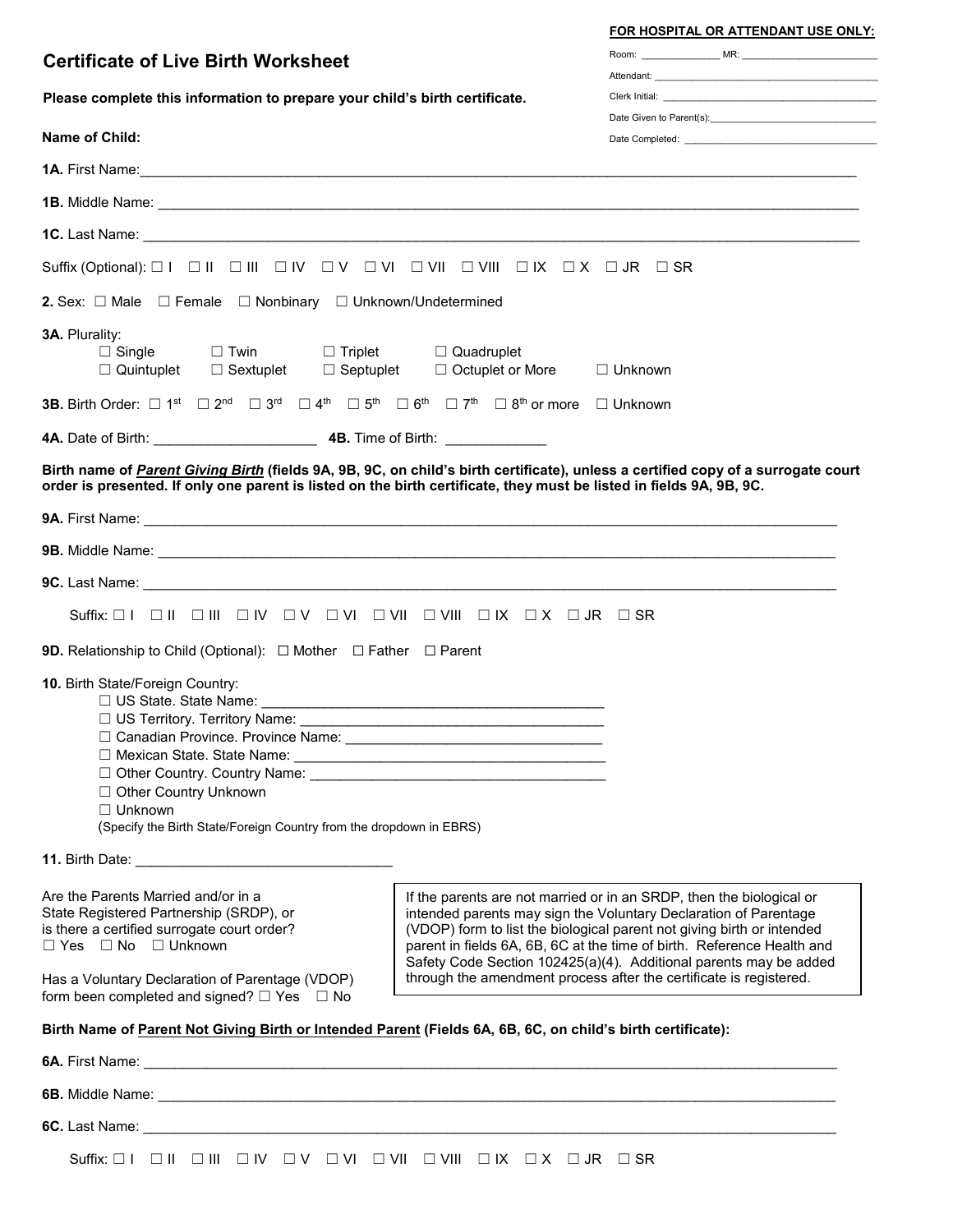| <b>6D.</b> Relationship to Child (Optional): $\Box$ Mother $\Box$ Father $\Box$ Parent |  |  |  |
|----------------------------------------------------------------------------------------|--|--|--|
|----------------------------------------------------------------------------------------|--|--|--|

| 7. Birth State/Foreign Country:                                     |
|---------------------------------------------------------------------|
| $\Box$ US State. State Name:                                        |
| □ US Territory. Territory Name:                                     |
| □ Canadian Province. Province Name:                                 |
| $\Box$ Mexican State. State Name:                                   |
| $\Box$ Other Country. Country Name:                                 |
| $\Box$ Other Country Unknown                                        |
| $\Box$ Unknown                                                      |
| (Specify the Birth State/Foreign Country from the dropdown in EBRS) |
| 8. Birth Date:                                                      |

## **Names of Parent(s)/Informant(s) Signing the Birth Certificate:**

**12A.** Printed Name of Parent/Informant 1 who will sign the Birth Certificate **(Required)**

Your name should be printed as you want it to appear in field 12A in lieu of an ink signature.

 $\mathcal{L}_\mathcal{L} = \{ \mathcal{L}_\mathcal{L}, \mathcal{L}_\mathcal{L}, \mathcal{L}_\mathcal{L}, \mathcal{L}_\mathcal{L}, \mathcal{L}_\mathcal{L}, \mathcal{L}_\mathcal{L}, \mathcal{L}_\mathcal{L}, \mathcal{L}_\mathcal{L}, \mathcal{L}_\mathcal{L}, \mathcal{L}_\mathcal{L}, \mathcal{L}_\mathcal{L}, \mathcal{L}_\mathcal{L}, \mathcal{L}_\mathcal{L}, \mathcal{L}_\mathcal{L}, \mathcal{L}_\mathcal{L}, \mathcal{L}_\mathcal{L}, \mathcal{L}_\mathcal{L}, \$ 

 $\mathcal{L}_\mathcal{L} = \{ \mathcal{L}_\mathcal{L} = \{ \mathcal{L}_\mathcal{L} = \{ \mathcal{L}_\mathcal{L} = \{ \mathcal{L}_\mathcal{L} = \{ \mathcal{L}_\mathcal{L} = \{ \mathcal{L}_\mathcal{L} = \{ \mathcal{L}_\mathcal{L} = \{ \mathcal{L}_\mathcal{L} = \{ \mathcal{L}_\mathcal{L} = \{ \mathcal{L}_\mathcal{L} = \{ \mathcal{L}_\mathcal{L} = \{ \mathcal{L}_\mathcal{L} = \{ \mathcal{L}_\mathcal{L} = \{ \mathcal{L}_\mathcal{$ 

**12B.** Relationship of Parent/Informant 1:

☐ Mother

☐ Father

☐ Parent

☐ Other: \_\_\_\_\_\_\_\_\_\_\_\_\_\_\_\_\_\_\_\_\_\_\_\_\_\_\_\_\_\_\_\_\_\_\_\_\_\_\_\_\_\_\_\_\_\_\_\_

**12A.** Printed Name of Parent/Informant 2 who will sign the Birth Certificate (Optional)

Your name should be printed as you want it to appear in field 12A in lieu of an ink signature.

**12B.** Relationship of Parent/Informant 2:

☐ Mother

☐ Father

☐ Parent

☐ Other: \_\_\_\_\_\_\_\_\_\_\_\_\_\_\_\_\_\_\_\_\_\_\_\_\_\_\_\_\_\_\_\_\_\_\_\_\_\_\_\_\_\_\_\_\_\_\_\_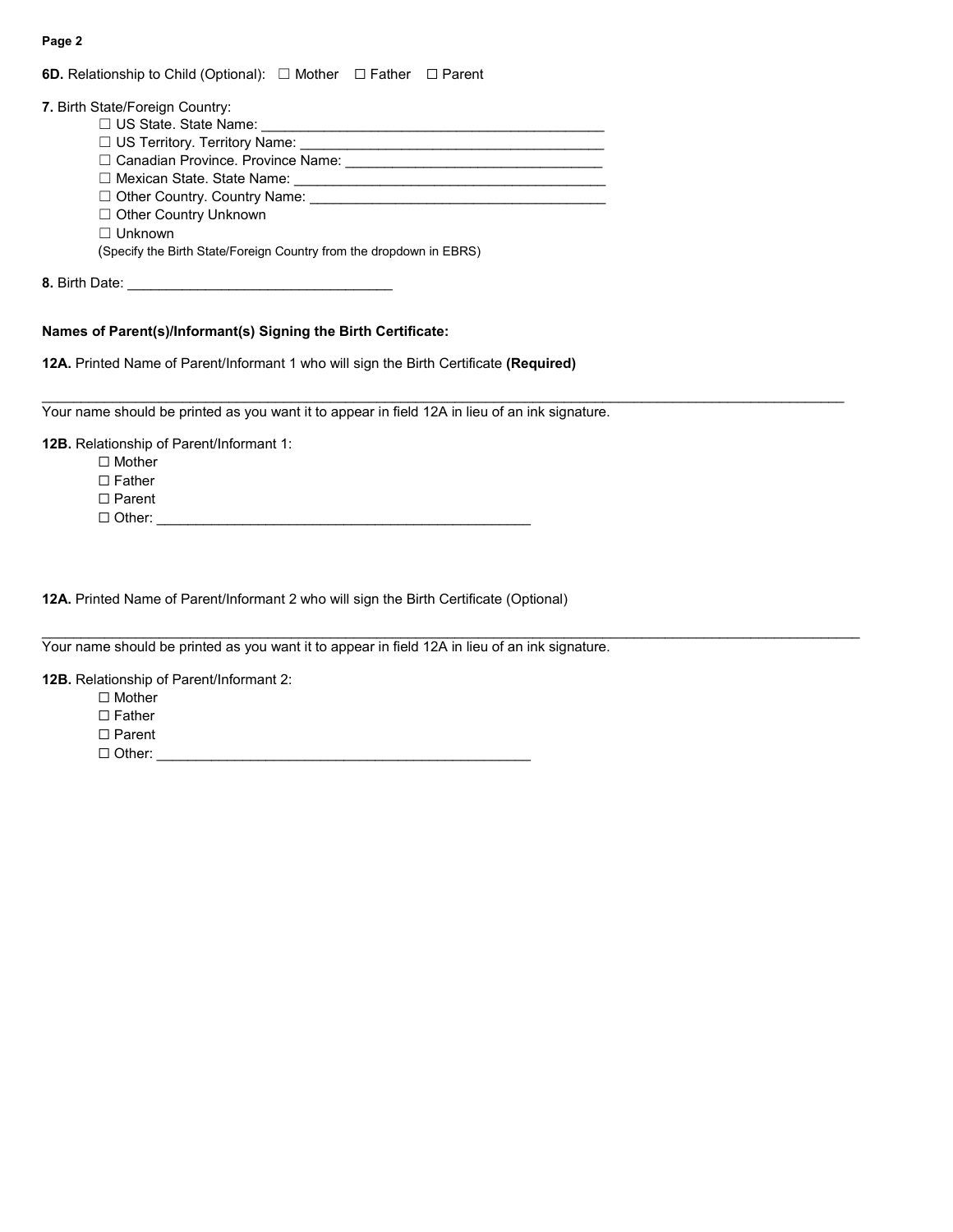**Father or Parent Information 1997 12:33 12:34 12:34 12:35 12:35 12:35 12:35 12:35 12:35 12:35 12:35 12:35 12:35 12:35 12:35 12:35 12:35 12:35 12:35 12:35 12:35 12:35 12:35 12:35 12:35 12:35 12:35 12:35 12:35 12:35 12:35** 

## **Field 19 (Father or Parent)**

| <b>Field 19 (Father or Parent)</b>                    |                     | Field 22 (Mother)                               |                     |
|-------------------------------------------------------|---------------------|-------------------------------------------------|---------------------|
| Is the father or parent Hispanic, Latino, or Spanish? |                     | Is the mother Hispanic, Latina, or Spanish?     |                     |
| $\Box$ Yes If Yes, please specify: $\Box$ Cuban       |                     | $\Box$ Yes If Yes, please specify: $\Box$ Cuban |                     |
| $\square$ No                                          | ∃Mexican∶           | ∃No                                             | $\Box$ Mexican      |
| $\square$ Unknown                                     | $\Box$ Puerto Rican | ⊐Unknown                                        | $\Box$ Puerto Rican |
| $\square$ Withheld                                    | ∃Other              | $\sqsupset$ Withheld                            | $\Box$ Other        |

### **Fields 18 and 21**

Up to three races may be entered for each parent on the birth certificate. Unless otherwise specified, the selected race(s) will print on the certificate. If the parent(s) would like a different description to print on the certificate, enter it in the space provided.

| Field 18 (Father or Parent)                                                                                                                                                                                                                                                                                             | Field 21 (Mother)                                                                                                                                                                                             |
|-------------------------------------------------------------------------------------------------------------------------------------------------------------------------------------------------------------------------------------------------------------------------------------------------------------------------|---------------------------------------------------------------------------------------------------------------------------------------------------------------------------------------------------------------|
| White                                                                                                                                                                                                                                                                                                                   | White                                                                                                                                                                                                         |
| $\square$ White                                                                                                                                                                                                                                                                                                         | $\square$ White                                                                                                                                                                                               |
| $\Box$ Caucasian                                                                                                                                                                                                                                                                                                        | $\Box$ Caucasian                                                                                                                                                                                              |
| <b>Black or African American</b>                                                                                                                                                                                                                                                                                        | <b>Black or African American</b>                                                                                                                                                                              |
| $\Box$ Black                                                                                                                                                                                                                                                                                                            | $\Box$ Black                                                                                                                                                                                                  |
| □ African American                                                                                                                                                                                                                                                                                                      | □ African American                                                                                                                                                                                            |
| Hispanic                                                                                                                                                                                                                                                                                                                | Hispanic                                                                                                                                                                                                      |
| $\Box$ Mexican                                                                                                                                                                                                                                                                                                          | $\Box$ Mexican                                                                                                                                                                                                |
| □Mexican American                                                                                                                                                                                                                                                                                                       | □Mexican American                                                                                                                                                                                             |
| □ Other Hispanic, specify                                                                                                                                                                                                                                                                                               | □ Other Hispanic, specify                                                                                                                                                                                     |
| American Indian or Alaskan Native                                                                                                                                                                                                                                                                                       | American Indian or Alaskan Native                                                                                                                                                                             |
| □Alaska Native                                                                                                                                                                                                                                                                                                          | □Alaska Native                                                                                                                                                                                                |
| $\square$ Eskimo                                                                                                                                                                                                                                                                                                        | □Eskimo                                                                                                                                                                                                       |
| $\Box$ Aleut                                                                                                                                                                                                                                                                                                            | $\Box$ Aleut                                                                                                                                                                                                  |
| □Native American                                                                                                                                                                                                                                                                                                        | □Native American                                                                                                                                                                                              |
| □ American Indian                                                                                                                                                                                                                                                                                                       | □ American Indian                                                                                                                                                                                             |
| Asian<br>$\Box$ Chinese<br>$\Box$ Japanese<br>$\Box$ Filipino<br>$\Box$ Korean<br>$\Box$ Vietnamese<br>□Asian Indian<br>the control of the control of the control of<br>$\Box$ Cambodian<br>$\Box$ Thai<br>$\Box$ Laotian<br>$\Box$ Hmong<br>the control of the control of the control of the<br>□ Other Asian, specify | Asian<br>$\Box$ Chinese<br>$\Box$ Japanese<br>$\Box$ Filipino<br>□Korean<br>$\Box$ Vietnamese<br>□Asian Indian<br>$\Box$ Cambodian<br>$\Box$ Thai<br>$\Box$ Laotian<br>$\Box$ Hmong<br>□ Other Asian, specify |
| Native Hawaiian or Other Pacific Islander                                                                                                                                                                                                                                                                               | Native Hawaiian or Other Pacific Islander                                                                                                                                                                     |
| □ Native Hawaiian                                                                                                                                                                                                                                                                                                       | □Native Hawaiian                                                                                                                                                                                              |
| $\Box$ Guamanian                                                                                                                                                                                                                                                                                                        | $\Box$ Guamanian                                                                                                                                                                                              |
| □Samoan                                                                                                                                                                                                                                                                                                                 | □Samoan                                                                                                                                                                                                       |
| □Other Pacific Islander, specify                                                                                                                                                                                                                                                                                        | □Other Pacific Islander, specify                                                                                                                                                                              |
| <b>Unknown or Other</b>                                                                                                                                                                                                                                                                                                 | <b>Unknown or Other</b>                                                                                                                                                                                       |
| $\Box$ Unknown                                                                                                                                                                                                                                                                                                          | $\Box$ Unknown                                                                                                                                                                                                |
| $\Box$ Other                                                                                                                                                                                                                                                                                                            | $\Box$ Other                                                                                                                                                                                                  |
| $\Box$ Other                                                                                                                                                                                                                                                                                                            | $\Box$ Other                                                                                                                                                                                                  |
| $\Box$ Other                                                                                                                                                                                                                                                                                                            | $\Box$ Other                                                                                                                                                                                                  |
| Withheld                                                                                                                                                                                                                                                                                                                | Withheld                                                                                                                                                                                                      |
| $\square$ Withheld                                                                                                                                                                                                                                                                                                      | $\square$ Withheld                                                                                                                                                                                            |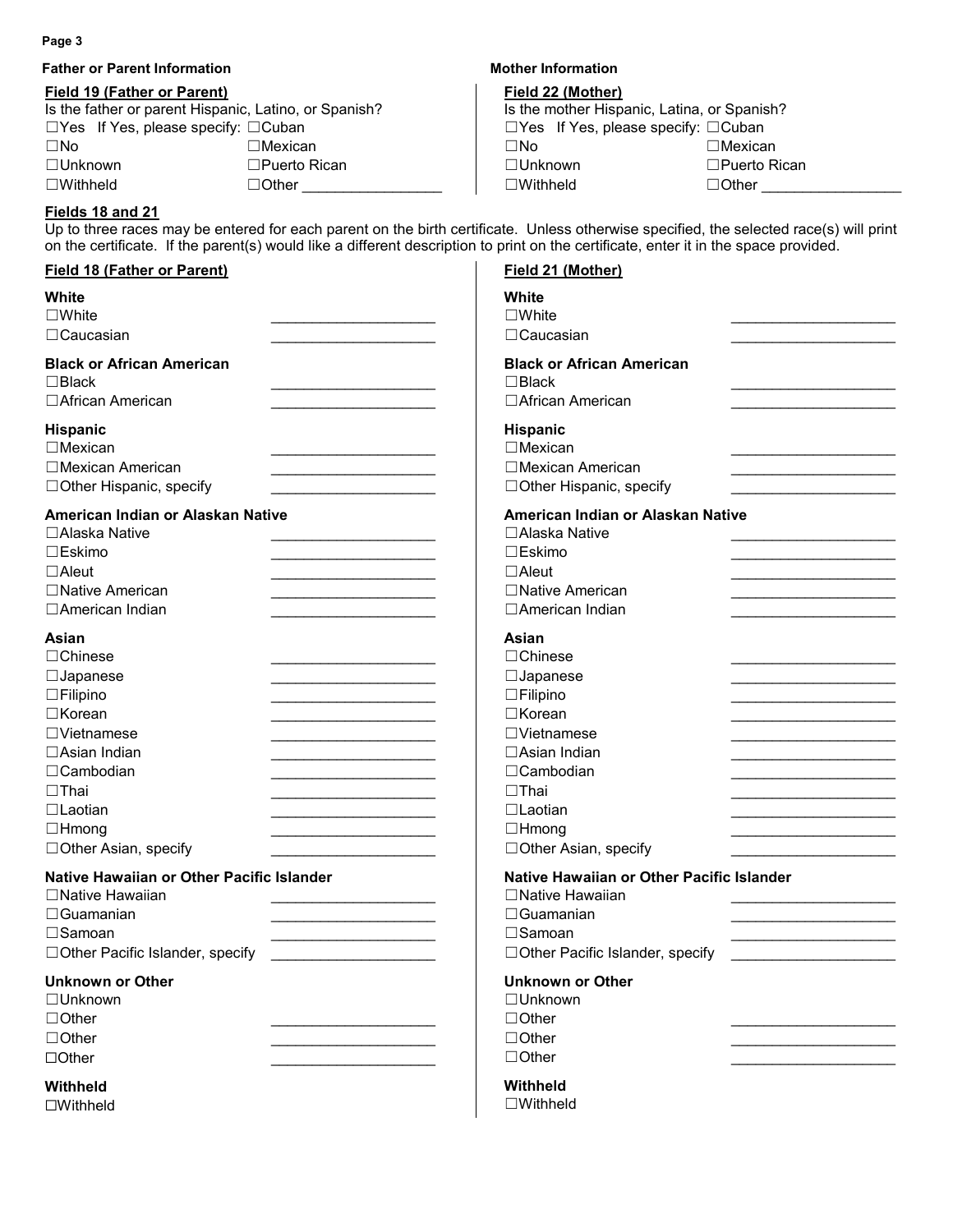**20C.** Father or Parent Education: (Enter Highest Level or Degree of School Completed)

| □ 0-11 <sup>th</sup> Grade. Highest Grade Completed:<br>□ High School Diploma<br>□ Some College (No degree)<br>□ Bachelor's Degree<br>$\Box$ Doctorate Degree | $\Box$ 12 <sup>th</sup> Grade with No Diploma<br>□ General Equivalency Diploma (GED)<br>□ Associate's Degree<br>□ Master's Degree<br>□ Professional Degree |
|---------------------------------------------------------------------------------------------------------------------------------------------------------------|------------------------------------------------------------------------------------------------------------------------------------------------------------|
| 20A. Father or Parent Usual Occupation:                                                                                                                       |                                                                                                                                                            |
| Work done for the longest period of time. Do not enter company name.                                                                                          |                                                                                                                                                            |
| 20B. Father or Parent Kind of Business/Industry:                                                                                                              |                                                                                                                                                            |
| Do <i>not</i> enter company name.                                                                                                                             |                                                                                                                                                            |
| 23C. Mother Education: (Enter Highest Level or Degree of School Completed)                                                                                    |                                                                                                                                                            |
| □ 0-11 <sup>th</sup> Grade. Highest Grade Completed: _____                                                                                                    | $\Box$ 12 <sup>th</sup> Grade with No Diploma                                                                                                              |
| □ High School Diploma                                                                                                                                         | □ General Equivalency Diploma (GED)                                                                                                                        |
| □ Some College (No degree)                                                                                                                                    | □ Associate's Degree                                                                                                                                       |
| □ Bachelor's Degree                                                                                                                                           | □ Master's Degree                                                                                                                                          |
| □ Doctorate Degree                                                                                                                                            | □ Professional Degree                                                                                                                                      |
| 23A. Mother Usual Occupation:                                                                                                                                 |                                                                                                                                                            |
| Work done for the longest period of time. Do not enter company name.                                                                                          |                                                                                                                                                            |
| 23B. Mother Kind of Business/Industry:                                                                                                                        |                                                                                                                                                            |
|                                                                                                                                                               |                                                                                                                                                            |
| Do <i>not</i> enter company name.                                                                                                                             |                                                                                                                                                            |
| 24D. Parent Giving Birth Residence Address (Required. P.O. Boxes Are Not Acceptable.)                                                                         |                                                                                                                                                            |
|                                                                                                                                                               |                                                                                                                                                            |
|                                                                                                                                                               |                                                                                                                                                            |
|                                                                                                                                                               |                                                                                                                                                            |
| Medical and Health Data: Birth Parent and Newborn                                                                                                             |                                                                                                                                                            |
|                                                                                                                                                               |                                                                                                                                                            |
| Did the person giving birth receive Women, Infants and Children (WIC) food while pregnant?<br>$\Box$ Yes                                                      |                                                                                                                                                            |
| $\Box$ No                                                                                                                                                     |                                                                                                                                                            |
| $\Box$ Unknown                                                                                                                                                |                                                                                                                                                            |
| Did the person giving birth smoke before or during the pregnancy? Enter number of cigarettes smoked per day as follows:                                       |                                                                                                                                                            |
| During the three months prior to becoming pregnant:                                                                                                           |                                                                                                                                                            |
| $\Box$ Did not smoke                                                                                                                                          |                                                                                                                                                            |
| □ Cigarettes. # per day ______                                                                                                                                |                                                                                                                                                            |
| □ Packs. # per day______                                                                                                                                      |                                                                                                                                                            |
| $\Box$ Unknown                                                                                                                                                |                                                                                                                                                            |
| During the first three months of pregnancy:                                                                                                                   |                                                                                                                                                            |
| $\Box$ Did not smoke                                                                                                                                          |                                                                                                                                                            |
| $\Box$ Cigarettes. # per day                                                                                                                                  |                                                                                                                                                            |

- □ Packs. # per day\_\_\_\_\_\_\_
- ☐ Unknown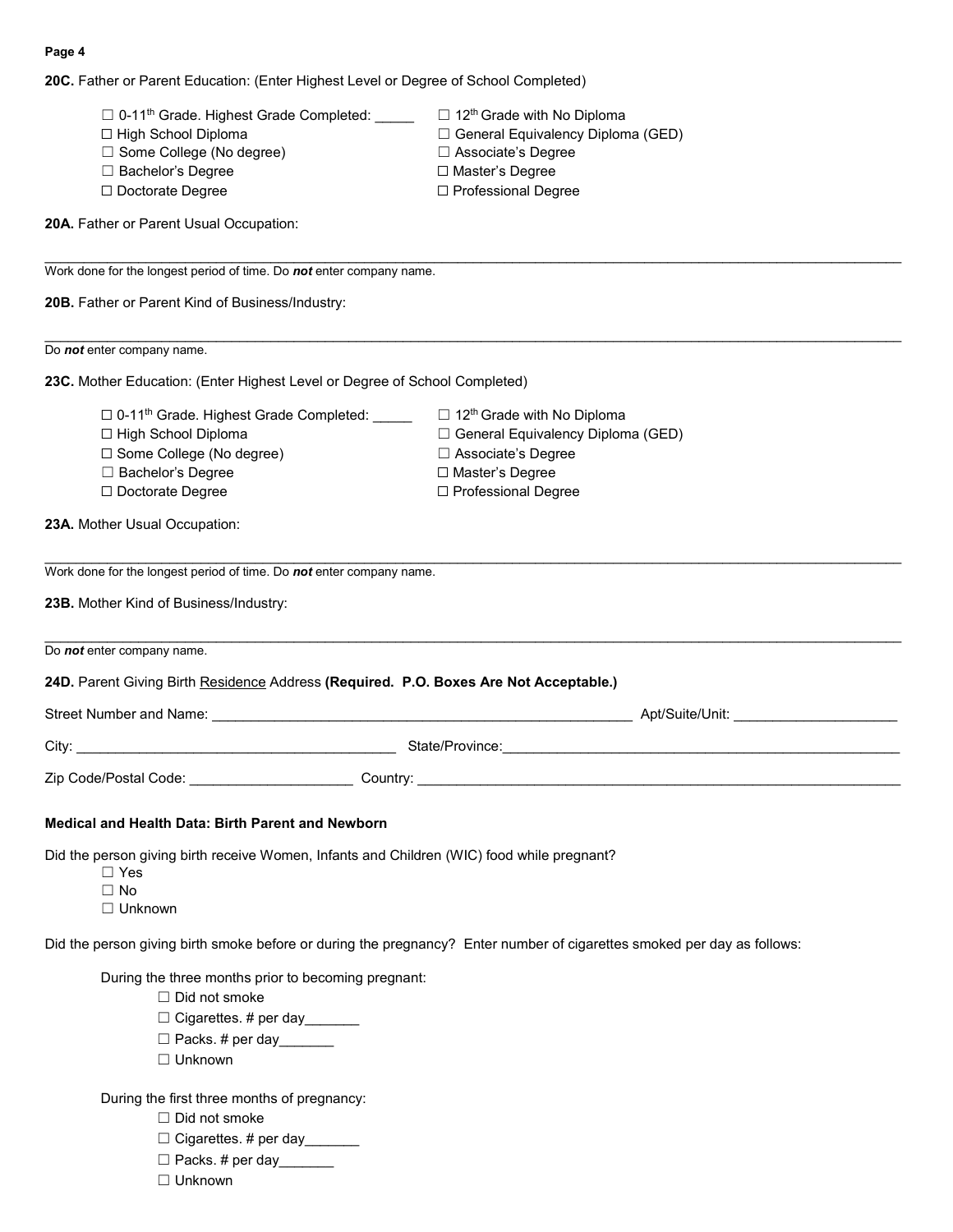| During the second three months of pregnancy:                                                                                                                                                                                                                                                                                                                                                                   |                              |                                                                                                                                                                                                                                                                                                  |
|----------------------------------------------------------------------------------------------------------------------------------------------------------------------------------------------------------------------------------------------------------------------------------------------------------------------------------------------------------------------------------------------------------------|------------------------------|--------------------------------------------------------------------------------------------------------------------------------------------------------------------------------------------------------------------------------------------------------------------------------------------------|
| $\Box$ Did not smoke                                                                                                                                                                                                                                                                                                                                                                                           |                              |                                                                                                                                                                                                                                                                                                  |
| □ Cigarettes. # per day                                                                                                                                                                                                                                                                                                                                                                                        |                              |                                                                                                                                                                                                                                                                                                  |
| $\Box$ Packs. # per day                                                                                                                                                                                                                                                                                                                                                                                        |                              |                                                                                                                                                                                                                                                                                                  |
| $\Box$ Unknown                                                                                                                                                                                                                                                                                                                                                                                                 |                              |                                                                                                                                                                                                                                                                                                  |
|                                                                                                                                                                                                                                                                                                                                                                                                                |                              |                                                                                                                                                                                                                                                                                                  |
| During the last three months of pregnancy:                                                                                                                                                                                                                                                                                                                                                                     |                              |                                                                                                                                                                                                                                                                                                  |
| $\Box$ Did not smoke                                                                                                                                                                                                                                                                                                                                                                                           |                              |                                                                                                                                                                                                                                                                                                  |
| $\Box$ Cigarettes. # per day                                                                                                                                                                                                                                                                                                                                                                                   |                              |                                                                                                                                                                                                                                                                                                  |
| □ Packs. # per day______                                                                                                                                                                                                                                                                                                                                                                                       |                              |                                                                                                                                                                                                                                                                                                  |
| $\Box$ Unknown                                                                                                                                                                                                                                                                                                                                                                                                 |                              |                                                                                                                                                                                                                                                                                                  |
| Birth Parent: Prepregnancy Weight: _____________ Delivery Weight: __________ Height: __________                                                                                                                                                                                                                                                                                                                |                              |                                                                                                                                                                                                                                                                                                  |
|                                                                                                                                                                                                                                                                                                                                                                                                                |                              |                                                                                                                                                                                                                                                                                                  |
| 25A. Date Last Normal Menses Began: (if exact date is unknown, enter the month and year)                                                                                                                                                                                                                                                                                                                       |                              |                                                                                                                                                                                                                                                                                                  |
|                                                                                                                                                                                                                                                                                                                                                                                                                |                              |                                                                                                                                                                                                                                                                                                  |
| 25AA. Date of First Prenatal Care Visit: (if exact date is unknown, enter the month and year) example and year                                                                                                                                                                                                                                                                                                 |                              |                                                                                                                                                                                                                                                                                                  |
| 25B. Month Prenatal Care Began: __________________ 25BA. Date of Last Prenatal Care Visit: __________<br>(e.g., 1st, 2 <sup>nd</sup> , 3 <sup>rd</sup> , Unknown, etc.)                                                                                                                                                                                                                                        | (Do not enter delivery date) |                                                                                                                                                                                                                                                                                                  |
| prenatal visits are approximately 16.)<br>25D. Principal Source of Payment for Prenatal Care:<br>$\Box$ No Prenatal Care (00)<br>□ Medi-Cal, without CPSP Support Services (02)<br>$\Box$ Other Governmental Programs (Federal, State, Local) (05)<br>$\Box$ Private Insurance Company (07)<br>$\Box$ Self Pay (09)<br>□ Medi-Cal, with CPSP Support Services (13)<br>$\Box$ Other (14)<br>$\Box$ Unknown (99) |                              | (Count only visits recorded in the most current record available. Do not estimate additional prenatal visits when the prenatal record is not<br>up to date. Do not include non-pregnancy related visits to ER; visit to confirm pregnancy; nutritionist; dietitian; health educator, etc. Normal |
| 26. Birthweight in Grams: ___________________26A. Obstetric Estimate of Gestation: __________(Completed Weeks)                                                                                                                                                                                                                                                                                                 |                              |                                                                                                                                                                                                                                                                                                  |
| 26B. Hearing Screening:<br>$\Box$ Pass Both<br>$\Box$ Refer One<br>$\Box$ Refer Both<br>$\Box$ Results Pending<br>$\Box$ Waived<br>$\Box$ Not Med Indicated<br>$\Box$ Test Not Available                                                                                                                                                                                                                       |                              |                                                                                                                                                                                                                                                                                                  |
|                                                                                                                                                                                                                                                                                                                                                                                                                |                              | 27A. Number of Previous Live Births Now Living: ___________________ 27B. Number of Previous Live Births Now Dead: ____________                                                                                                                                                                   |
| 27C. Date of Last Live Birth: ______________________________ (Do not count this child.)                                                                                                                                                                                                                                                                                                                        |                              |                                                                                                                                                                                                                                                                                                  |
| 27D. Number of Miscarriages Before 20 Weeks: (Do not count abortions) 27E. After 20 Weeks:                                                                                                                                                                                                                                                                                                                     |                              |                                                                                                                                                                                                                                                                                                  |
|                                                                                                                                                                                                                                                                                                                                                                                                                |                              |                                                                                                                                                                                                                                                                                                  |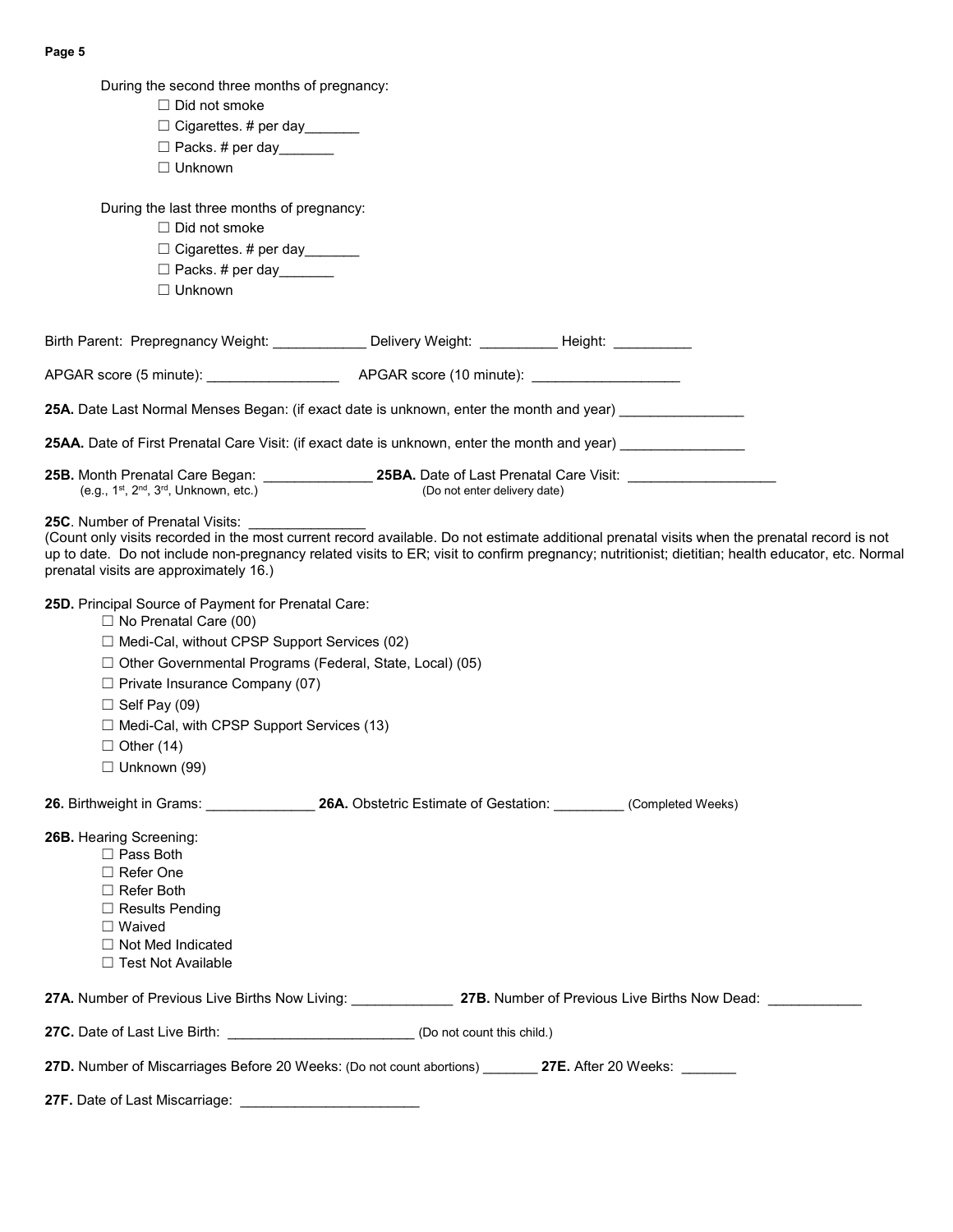| 28A. Method of Delivery                                                                                                                                                                                                                                                                                                                                |                                                                                                                                                                                                                                      |  |
|--------------------------------------------------------------------------------------------------------------------------------------------------------------------------------------------------------------------------------------------------------------------------------------------------------------------------------------------------------|--------------------------------------------------------------------------------------------------------------------------------------------------------------------------------------------------------------------------------------|--|
|                                                                                                                                                                                                                                                                                                                                                        |                                                                                                                                                                                                                                      |  |
|                                                                                                                                                                                                                                                                                                                                                        |                                                                                                                                                                                                                                      |  |
| 28AD. Forceps Attempted, But Unsuccessful:<br>$\Box$ Yes<br>$\Box$ No<br>$\Box$ Unknown                                                                                                                                                                                                                                                                |                                                                                                                                                                                                                                      |  |
| 28AE. Vacuum Attempted, But Unsuccessful:<br>$\Box$ Yes<br>$\Box$ No<br>$\Box$ Unknown                                                                                                                                                                                                                                                                 |                                                                                                                                                                                                                                      |  |
| 28B. Expected Source of Payment for Delivery:<br>$\Box$ Medically Unattended Birth (00)<br>$\Box$ Medi-Cal (02)<br>□ Other Governmental Programs (Federal, State, Local) (05)<br>$\Box$ Private Insurance (07)<br>$\Box$ Self Pay (09)<br>$\Box$ Other (14)<br>$\Box$ Indian Health Service (15)<br>$\Box$ CHAMPUS/TRICARE (16)<br>$\Box$ Unknown (99) |                                                                                                                                                                                                                                      |  |
| HOSPITAL OR ATTENDANT USE ONLY                                                                                                                                                                                                                                                                                                                         |                                                                                                                                                                                                                                      |  |
| 29. Complications and Procedures of Pregnancy and Concurrent Illnesses:<br>Codes to Enter? □ Yes □ No □ Unknown                                                                                                                                                                                                                                        | (If Yes, Hospital Staff or Attendant Circle the Appropriate Codes on VS 10A)                                                                                                                                                         |  |
| 30. Complications and Procedures of Labor and Delivery:<br>Codes to Enter? $\Box$ Yes $\Box$ No $\Box$ Unknown                                                                                                                                                                                                                                         | (If Yes, Hospital Staff or Attendant Circle the Appropriate Codes on VS 10A)                                                                                                                                                         |  |
| 31. Abnormal Conditions and Clinical Procedures Relating to the Newborn:<br>Codes to Enter? $\Box$ Yes $\Box$ No $\Box$ Unknown                                                                                                                                                                                                                        | (If Yes, Hospital Staff or Attendant Circle the Appropriate Codes on VS 10A)                                                                                                                                                         |  |
| $\Box$ Withheld $\Box$ None $\Box$ Unknown                                                                                                                                                                                                                                                                                                             |                                                                                                                                                                                                                                      |  |
| $\Box$ Withheld $\Box$ None $\Box$ Unknown                                                                                                                                                                                                                                                                                                             |                                                                                                                                                                                                                                      |  |
| <b>F.</b> Social Security Number Requested for Child: $\Box$ Yes $\Box$ No                                                                                                                                                                                                                                                                             |                                                                                                                                                                                                                                      |  |
| Mailing Address for Child's Social Security Card. P.O. Boxes are allowed. The Social Security Administration guidance limits the<br>Enumeration at Birth program to hospital births.                                                                                                                                                                   |                                                                                                                                                                                                                                      |  |
|                                                                                                                                                                                                                                                                                                                                                        |                                                                                                                                                                                                                                      |  |
|                                                                                                                                                                                                                                                                                                                                                        |                                                                                                                                                                                                                                      |  |
| Zip Code/Postal Code: _______________________                                                                                                                                                                                                                                                                                                          | Country: <u>Country: Country: Country: Country: Country: Country: Country: Country: Country: Country: Country: Country: Country: Country: Country: Country: Country: Country: Country: Country: Country: Country: Country: Count</u> |  |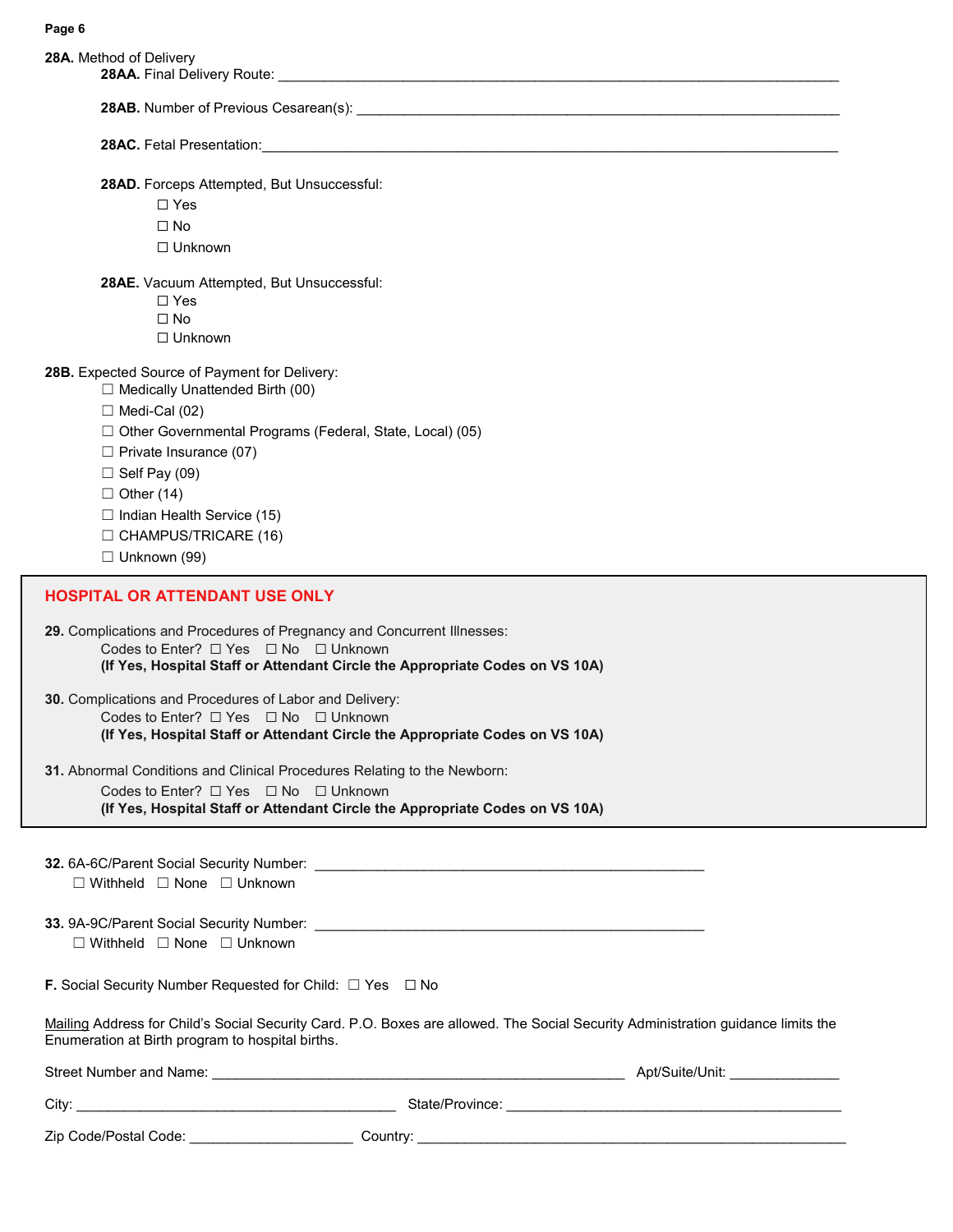#### **CERTIFICATES OF LIVE BIRTH AND FETAL DEATH MEDICAL DATA SUPPLEMENTAL WORKSHEET VS 10A (Rev. 1/2006)**

| Use the codes on this Worksheet to report the appropriate entry in items numbered 25D and 28A through 31 on the "Certificate of Live Birth" and<br>for items 29D and 32B through 35 on the "Certificate of Fetal Death." |                                                                                                 |  |
|--------------------------------------------------------------------------------------------------------------------------------------------------------------------------------------------------------------------------|-------------------------------------------------------------------------------------------------|--|
| Item 25D. (Birth)<br><b>PRINCIPAL SOURCE OF PAYMENT FOR PRENATAL CARE</b><br>Item 29D. (Fetal Death)<br>(Enter only 1 code)                                                                                              |                                                                                                 |  |
| 02 Medi-Cal, without CPSP Support Services                                                                                                                                                                               | 07 Private Insurance Company<br>99 Unknown                                                      |  |
| Medi-Cal, with CPSP Support Services<br>13<br>05 Other Government Programs (Federal, State, Local)                                                                                                                       | 09 Self Pay<br>00 No Prenatal Care<br>14 Other                                                  |  |
| Item 28A. (Birth)<br><b>METHOD OF DELIVERY</b><br>Item 32A (Fetal Death)                                                                                                                                                 | (Enter only 1 code/number under each section, separated by commas: A,B,C,D,E,F)                 |  |
| A. Final delivery route                                                                                                                                                                                                  | B. If mother had a previous Cesarean-How many? _                                                |  |
| Cesarean-primary<br>01<br>Cesarean-primary, with trial of labor attempted<br>11                                                                                                                                          | (Enter $0 - 9$ , or U if Unknown)                                                               |  |
| 21 Cesarean-primary, with vacuum                                                                                                                                                                                         | C. Fetal presentation at birth                                                                  |  |
| 31 Cesarean-primary, with vacuum & trial of labor attempted<br>02 Cesarean-repeat                                                                                                                                        | 20 Cephalic fetal presentation at delivery<br>Breech fetal presentation at delivery<br>30       |  |
| 12 Cesarean-repeat, with trial of labor attempted                                                                                                                                                                        | 40 Other fetal presentation at delivery                                                         |  |
| 22 Cesarean-repeat, with vacuum<br>32 Cesarean-repeat, with vacuum & trial of labor attempted                                                                                                                            | 90 Unknown                                                                                      |  |
| 03 Vaginal-spontaneous                                                                                                                                                                                                   | D. Was vaginal delivery with forceps attempted, but unsuccessful?                               |  |
| 04 Vaginal-spontaneous, after previous Cesarean<br>05 Vaginal-forceps                                                                                                                                                    | 50 Yes<br>58 No<br>59 Unknown                                                                   |  |
| 15 Vaginal-forceps, after previous Cesarean                                                                                                                                                                              | E. Was vaginal delivery with vacuum attempted, but unsuccessful?                                |  |
| Vaginal-vacuum<br>06<br>Vaginal-vacuum, after previous Cesarean<br>16                                                                                                                                                    | 60 Yes<br>68 No<br>69 Unknown                                                                   |  |
| Not Delivered (Fetal Death Only)<br>88                                                                                                                                                                                   | F. Hysterotomy/Hysterectomy (Fetal Death Only)                                                  |  |
|                                                                                                                                                                                                                          | 70 Yes<br>78 No                                                                                 |  |
| <b>EXPECTED PRINCIPAL SOURCE OF PAYMENT FOR DELIVERY</b><br>Item 28B. (Birth)<br>Item 32B (Fetal Death)<br>(Enter only 1 code)                                                                                           |                                                                                                 |  |
| 02 Medi-Cal                                                                                                                                                                                                              | 05 Other Government Programs (Federal, State, Local)<br>14 Other                                |  |
| 07 Private Insurance<br>15 Indian Health Service<br>16 CHAMPUS/TRICARE<br>09 Self Pay                                                                                                                                    | 99 Unknown<br>00 Medically Unattended Birth                                                     |  |
| Item 29. (Birth)                                                                                                                                                                                                         | <b>COMPLICATIONS AND PROCEDURES OF PREGNANCY AND CONCURRENT ILLNESSES</b>                       |  |
| Item 33. (Fetal Death)                                                                                                                                                                                                   | (Enter up to 16 codes, separated by commas, for the most important complications/procedures.)   |  |
| <b>DIABETES</b>                                                                                                                                                                                                          | <b>INFECTIONS PRESENT AND/OR TREATED DURING THIS</b>                                            |  |
| 09 Prepregnancy (Diagnosis prior to this pregnancy)                                                                                                                                                                      | <b>PREGNANCY</b>                                                                                |  |
| Gestational (Diagnosis in this pregnancy)<br>31                                                                                                                                                                          | 42<br>Chlamydia                                                                                 |  |
| <b>HYPERTENSION</b>                                                                                                                                                                                                      | Gonorrhea<br>43                                                                                 |  |
| 03 Prepregnancy (Chronic)                                                                                                                                                                                                | 44<br>Group B streptococcus<br>Hepatitis B (acute infection or carrier)<br>18                   |  |
| Gestational (PIH, Preeclampsia)<br>01<br>02 Eclampsia                                                                                                                                                                    | 45<br><b>Hepatitis C</b>                                                                        |  |
|                                                                                                                                                                                                                          | Herpes simplex virus (HSV)<br>16                                                                |  |
| <b>OTHER COMPLICATIONS/PREGNANCIES</b><br>Large fibroids<br>32                                                                                                                                                           | 46<br>Syphilis                                                                                  |  |
| Asthma<br>33                                                                                                                                                                                                             | Cytomegalovirus (Fetal Death Only)<br>47<br>Listeria (Fetal Death Only)<br>48                   |  |
| Multiple pregnancy (more than 1 fetus this pregnancy)<br>34                                                                                                                                                              | 49<br>Parvovirus (Fetal Death Only)                                                             |  |
| Intrauterine growth restricted birth this pregnancy<br>35<br>Previous preterm birth (less than 37 weeks gestation)                                                                                                       | 50<br>Toxoplasmosis (Fetal Death Only)                                                          |  |
| 23<br>Other previous poor pregnancy outcomes (Includes<br>36                                                                                                                                                             | <b>PRENATAL SCREENING DONE FOR INFECTIOUS DISEASES</b>                                          |  |
| perinatal death, small-for-gestational age/intrauterine                                                                                                                                                                  | 51<br>Chlamydia                                                                                 |  |
| growth restricted birth, large for gestational age, etc.)                                                                                                                                                                | Gonorrhea<br>52<br>53<br>Group B streptococcal infection                                        |  |
| <b>OBSTETRIC PROCEDURES</b>                                                                                                                                                                                              | <b>Hepatitis B</b><br>54                                                                        |  |
| Cervical cerclage<br>24                                                                                                                                                                                                  | 55<br>Human immunodeficiency virus (offered)                                                    |  |
| 28<br>Tocolysis<br>External cephalic version-Successful<br>37                                                                                                                                                            | 56<br>Syphilis                                                                                  |  |
| External cephalic version-Failed<br>38                                                                                                                                                                                   | NONE OR OTHER COMPLICATIONS/PROCEDURES NOT LISTED                                               |  |
| Consultation with specialist for high risk obstetric services<br>39                                                                                                                                                      | 00<br>None<br>30<br>Other Pregnancy Complications/Procedures not Listed                         |  |
| PREGNANCY RESULTED FROM INFERTILITY TREATMENT                                                                                                                                                                            |                                                                                                 |  |
| Fertility-enhancing drugs, artificial insemination or<br>40                                                                                                                                                              | <b>EPIDEMICS AND/OR DISASTERS</b><br>COVID-19 Confirmed<br>91                                   |  |
| intrauterine insemination<br>Assisted reproductive technology (e.g., in vitro fertilization<br>41                                                                                                                        | 92<br>COVID-19 Presumed                                                                         |  |
| (IVF), gamete intrafallopian transfer (GIFT)                                                                                                                                                                             |                                                                                                 |  |
| See reverse side for codes to Birth Items 30 and 31 and Fetal Death Items 34 and 35.                                                                                                                                     |                                                                                                 |  |
|                                                                                                                                                                                                                          | Do not enter any identification by patient name or number on this worksheet. Discard after use. |  |

**Do not retain the worksheet in the medical records or submit with the "Certificates of Live Birth or Fetal Death."**